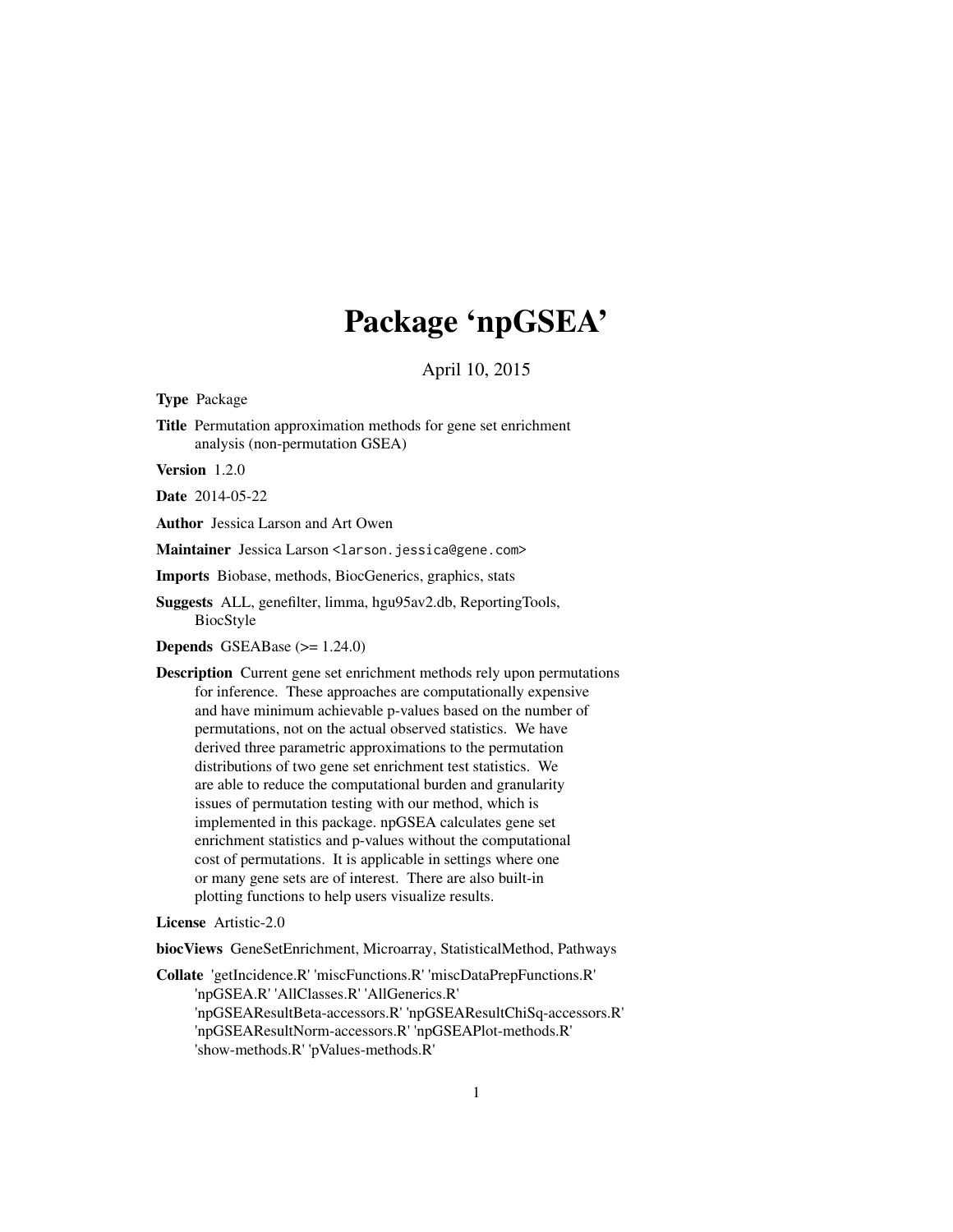## <span id="page-1-0"></span>R topics documented:

|       | $\overline{2}$ |
|-------|----------------|
|       | $\overline{3}$ |
|       | $\overline{4}$ |
|       |                |
|       | -6             |
|       | $\overline{7}$ |
|       |                |
|       | $\overline{9}$ |
|       |                |
|       |                |
|       |                |
|       |                |
|       |                |
|       |                |
|       |                |
|       |                |
|       |                |
|       |                |
|       |                |
|       |                |
|       |                |
|       |                |
|       |                |
|       |                |
|       |                |
| Index | 25             |
|       |                |

alphaValue-methods *~~ Methods for Function* alphaValue *~~*

## Description

This function returns the corresponding alpha value for the reference beta distribution for the npGSEA analysis in the gene set in the given experiment. This method is applicable for only the beta approximation method.

## Usage

alphaValue(object)

## Arguments

object An object of type npGSEAResultBeta or npGSEAResultBetaCollection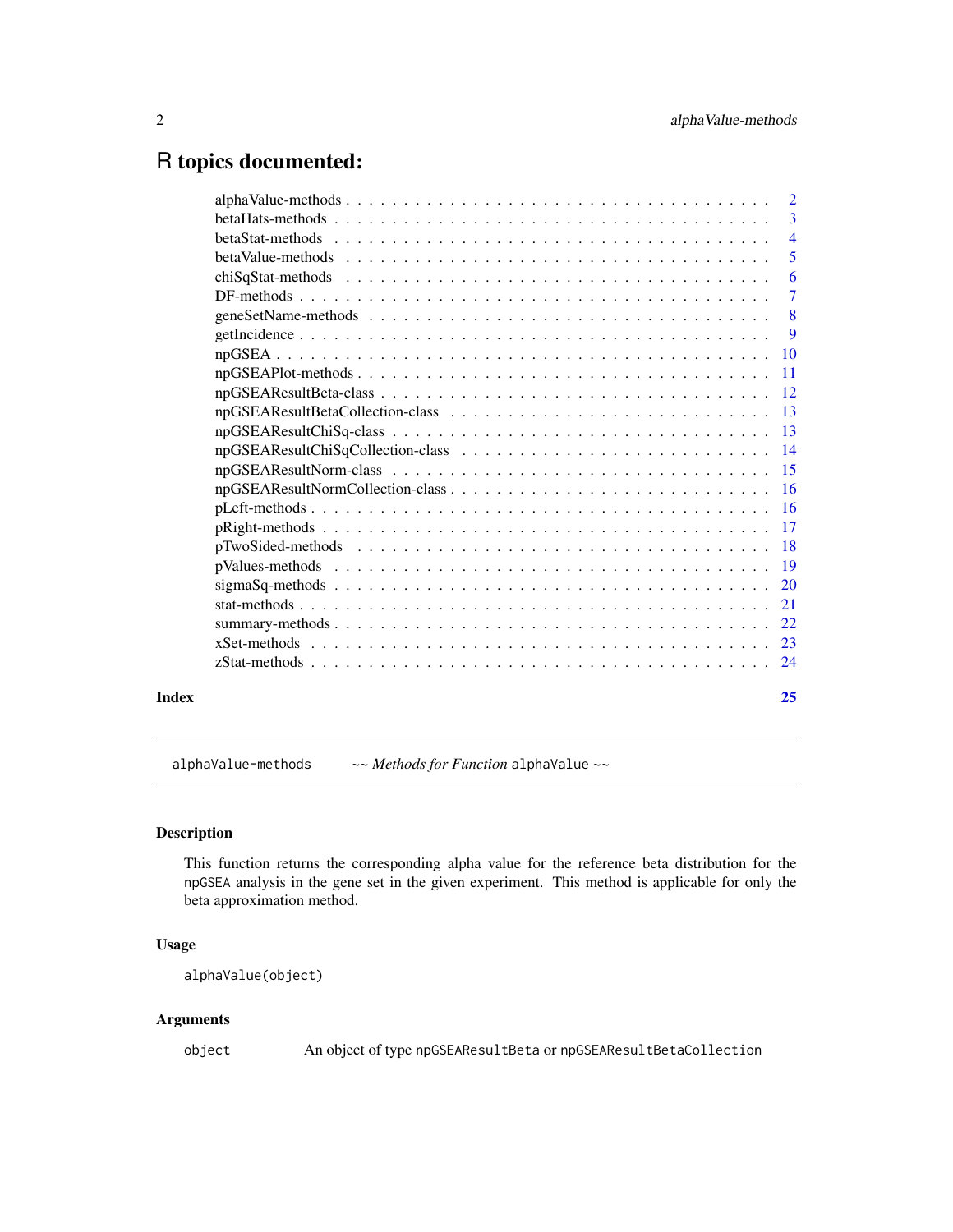## <span id="page-2-0"></span>betaHats-methods 3

## **Methods**

- signature(object = "npGSEAResultBeta") Returns the value for alpha for a npGSEAResultBeta object
- signature(object = "npGSEAResultBetaCollection") Returns a list of the alpha values for a npGSEAResultBetaCollection objects (1 for each set)

#### Author(s)

Jessica L. Larson

#### See Also

[npGSEAResultBeta](#page-11-1)-class

## Examples

```
set.seed(15)
yFactor <- as.factor( c(rep("treated", 5), rep("control", 5)) )
xData <- matrix(data=rnorm(length(letters)*10) ,nrow=length(letters), ncol=10)
rownames(xData) <- letters
geneSetABC15 <- GeneSet(geneIds=letters[1:15], setName="setABC15")
res <- npGSEA(x = xData, y = yFactor, set = geneSetABC15, approx= "beta")
alphaValue(res)
```
betaHats-methods *~~ Methods for Function* betaHats *~~*

## **Description**

This function returns the betaHats for all genes in the corresponding GeneSet in the given experiment, or a list of such vectors for each set in a GeneSetCollection. This corresponds to each gene's contrubution to the test statistic. This method is applicable for all three approximation methods.

#### Usage

```
betaHats(object)
```
#### Arguments

object An object of type npGSEAResultNorm, npGSEAResultBeta, npGSEAResultChiSq,npGSEAResultNormCo. npGSEAResultBetaCollection, or npGSEAResultChiSqCollection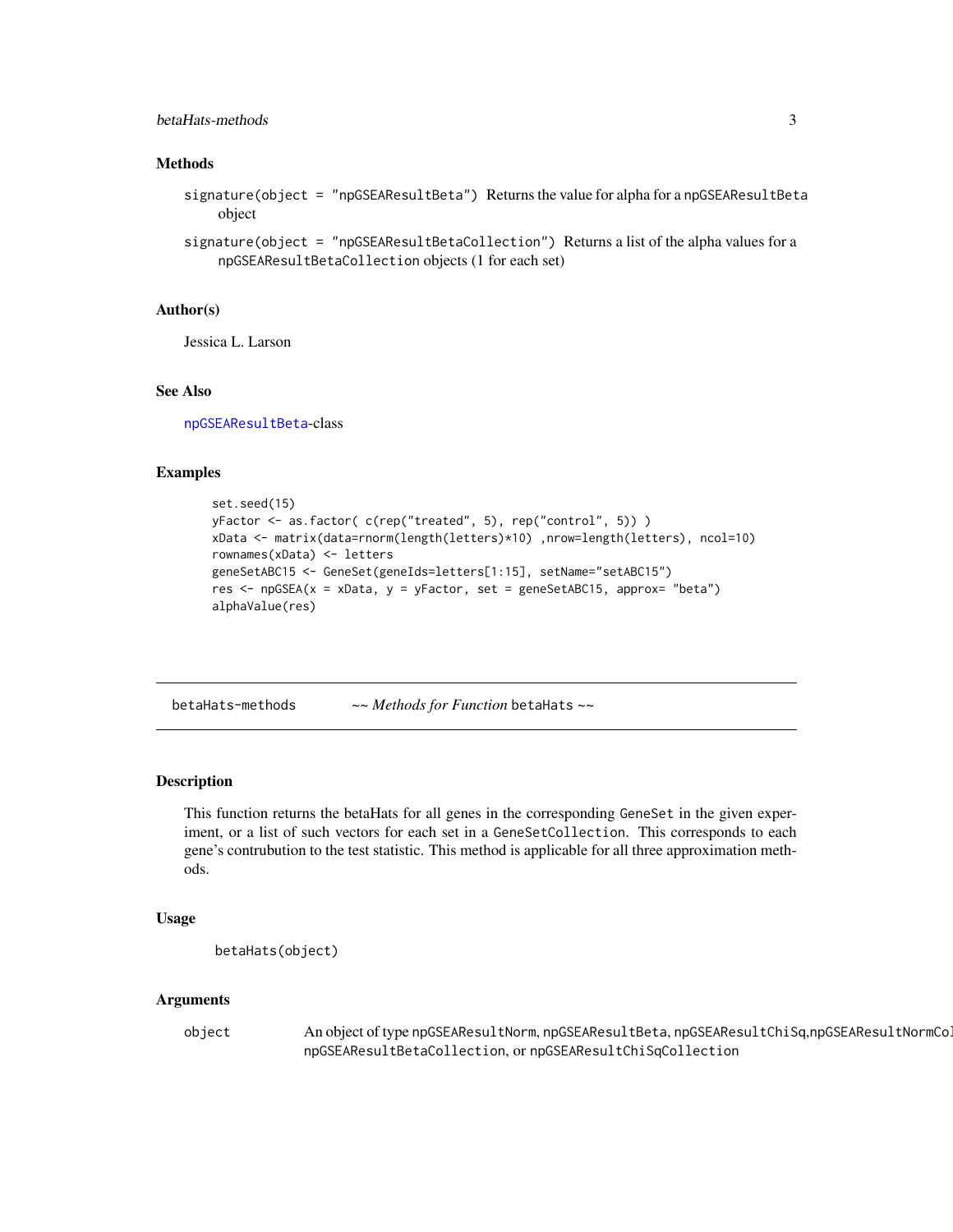#### <span id="page-3-0"></span>Methods

- signature(object = "npGSEAResultNorm") Returns the betaHats used for analysis to create a npGSEAResultNorm object
- signature(object = "npGSEAResultBeta") Returns the betaHats used for analysis to create a npGSEAResultBeta object
- signature(object = "npGSEAResultChiSq") Returns the betaHats used for analysis to create a npGSEAResultChiSq object
- signature(object = "npGSEAResultNormCollection") Returns the betaHats used for analysis to create the npGSEAResultNormCollection objects (1 for each set)
- signature(object = "npGSEAResultBetaCollection") Returns a list of the betaHats used for analysis to create the npGSEAResultBetaCollection objects (1 for each set)
- signature(object = "npGSEAResultChiSqCollection") Returns a list of the betaHats used for analysis to create the npGSEAResultChiSqCollection objects (1 for each set)

#### See Also

[npGSEAResultNorm](#page-14-1)-class

#### Examples

```
set.seed(15)
yFactor <- as.factor( c(rep("treated", 5), rep("control", 5)) )
xData <- matrix(data=rnorm(length(letters)*10) ,nrow=length(letters), ncol=10)
rownames(xData) <- letters
geneSetABC15 <- GeneSet(geneIds=letters[1:15], setName="setABC15")
res \leq npGSEA(x = xData, y = yFactor, set = geneSetABC15)
betaHats(res)
```
betaStat-methods *~~ Methods for Function* betaStat *~~*

#### Description

This function returns the corresponding beta statistic which is compared to the reference beta distribution for the npGSEA analysis in the gene set in the given experiment.

#### Usage

```
betaStat(object)
```
#### Arguments

object An object of type npGSEAResultBeta or npGSEAResultBetaCollection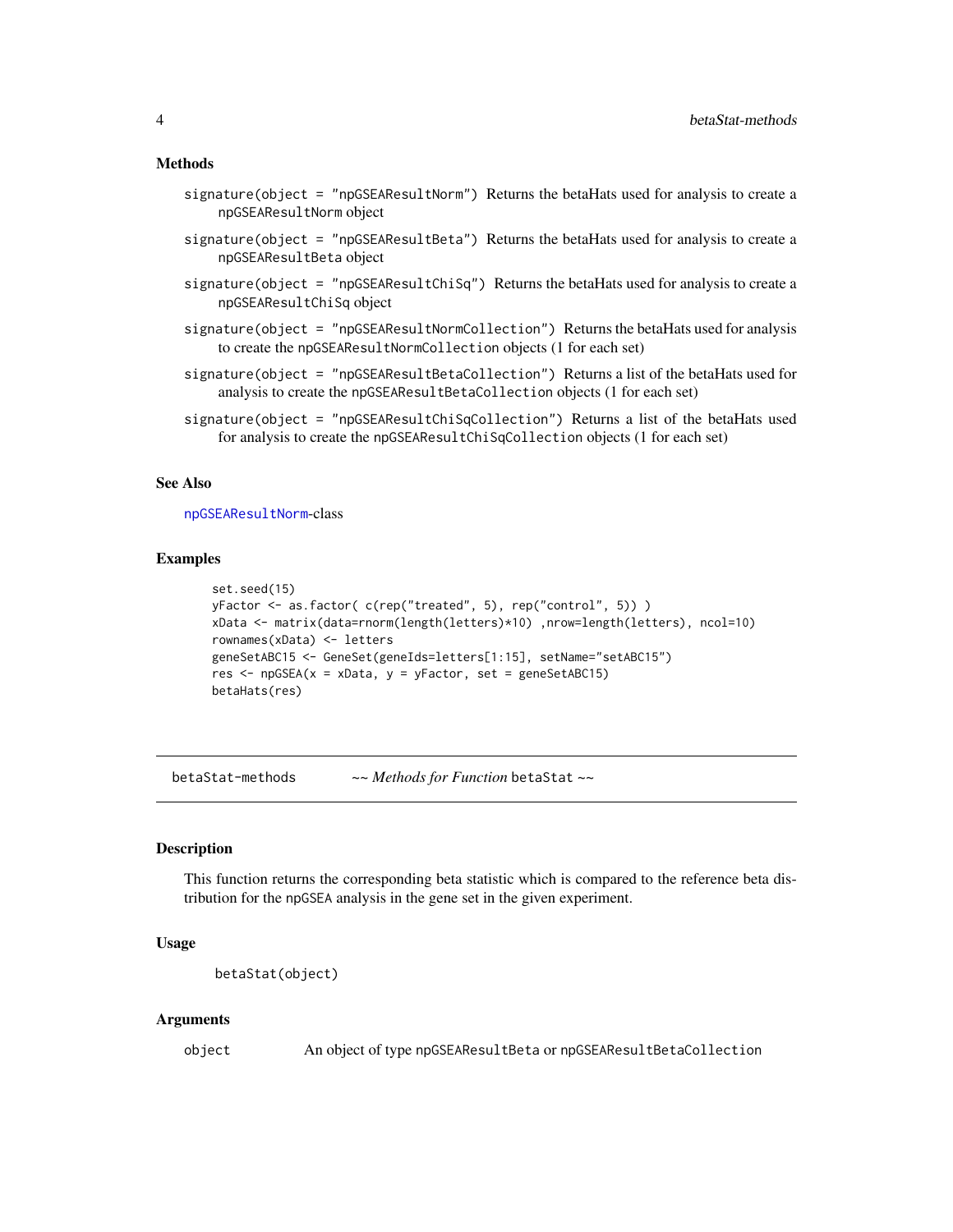## <span id="page-4-0"></span>betaValue-methods 5

## **Methods**

signature(object = "npGSEAResultBeta") Returns the beta-statistic for a npGSEAResultBeta object

signature(object = "npGSEAResultBetaCollection") Returns a list of the beta-statistics for a npGSEAResultBetaCollection objects (1 for each set)

## Author(s)

Jessica L. Larson

## See Also

[npGSEAResultBeta](#page-11-1)-class

#### Examples

```
set.seed(15)
yFactor <- as.factor( c(rep("treated", 5), rep("control", 5)) )
xData <- matrix(data=rnorm(length(letters)*10) ,nrow=length(letters), ncol=10)
rownames(xData) <- letters
geneSetABC15 <- GeneSet(geneIds=letters[1:15], setName="setABC15")
res <- npGSEA(x = xData, y = yFactor, set = geneSetABC15, approx= "beta")
betaStat(res)
```
betaValue-methods *~~ Methods for Function* betaValue *~~*

#### Description

This function returns the corresponding beta value for the reference beta distribution for the npGSEA analysis in the gene set in the given experiment. This method is applicable for only the beta approximation method.

#### Usage

```
betaValue(object)
```
#### Arguments

object An object of type npGSEAResultBeta or npGSEAResultBetaCollection

## Methods

signature(object = "npGSEAResultBeta") Returns the value for beta for a npGSEAResultBeta object

signature(object = "npGSEAResultBetaCollection") Returns a list of the beta values for a npGSEAResultBetaCollection objects (1 for each set)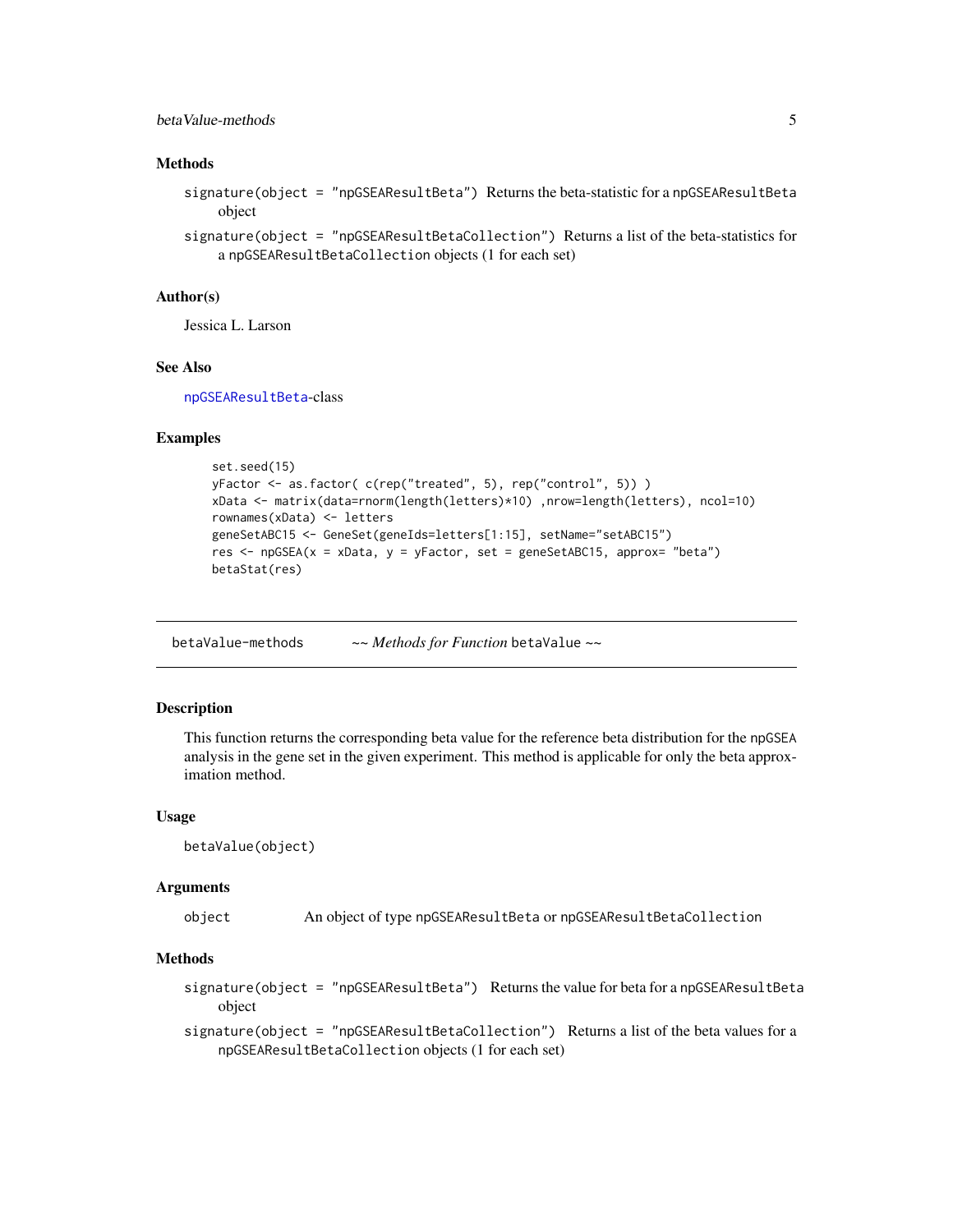#### <span id="page-5-0"></span>Author(s)

Jessica L. Larson

## See Also

[npGSEAResultBeta](#page-11-1)-class

## Examples

```
set.seed(15)
yFactor <- as.factor( c(rep("treated", 5), rep("control", 5)) )
xData <- matrix(data=rnorm(length(letters)*10) ,nrow=length(letters), ncol=10)
rownames(xData) <- letters
geneSetABC15 <- GeneSet(geneIds=letters[1:15], setName="setABC15")
res <- npGSEA(x = xData, y = yFactor, set = geneSetABC15, approx= "beta")
betaValue(res)
```
chiSqStat-methods *~~ Methods for Function* chiSqStat *~~*

## **Description**

This function returns the chi-sq statistic (which is compared to a reference Chi-sq distribution) for the chi-sq approximation of npGSEA for a corresponding GeneSet or a list of these statistics for a GeneSetCollection. This method is applicable for only the chi-sq approximation method.

#### Usage

chiSqStat(object)

## Arguments

object An object of type npGSEAResultChiSq or npGSEAResultChiSqCollection

## **Methods**

signature(object = "npGSEAResultChiSq") Returns the chi-sq statistic for a npGSEAResultChiSq object

signature(object = "npGSEAResultChiSqCollection") Returns a list of the chi-sq statistics for a npGSEAResultChiSqCollection objects (1 for each set)

#### Author(s)

Jessica L. Larson

#### See Also

[npGSEAResultChiSq](#page-12-1)-class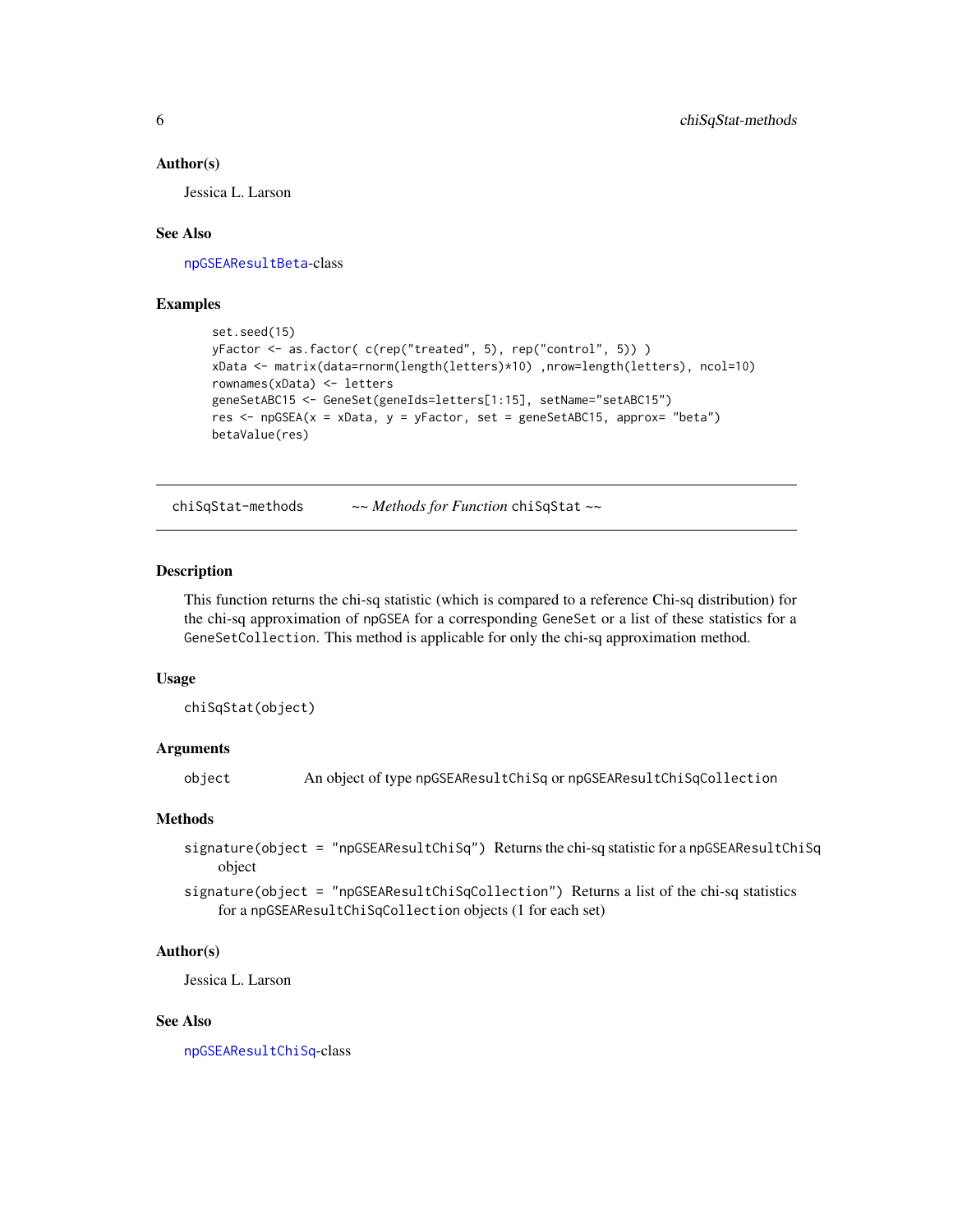#### <span id="page-6-0"></span> $DF$ -methods  $\overline{7}$

#### Examples

```
set.seed(15)
yFactor <- as.factor( c(rep("treated", 5), rep("control", 5)) )
xData <- matrix(data=rnorm(length(letters)*10) ,nrow=length(letters), ncol=10)
rownames(xData) <- letters
geneSetABC15 <- GeneSet(geneIds=letters[1:15], setName="setABC15")
res <- npGSEA(x = xData, y = yFactor, set = geneSetABC15, approx= "chiSq")
chiSqStat(res)
```
DF-methods *~~ Methods for Function* DF *~~*

## Description

This function returns the degrees of freedom for the chi-sq approximation of a corresponding GeneSet or a list of degrees of freedom for a GeneSetCollection. This method is applicable for only the chi-sq approximation method.

#### Usage

DF(object)

#### Arguments

object An object of type npGSEAResultChiSq or npGSEAResultChiSqCollection

#### Methods

signature(object = "npGSEAResultChiSq") Returns the degrees of freedom for a npGSEAResultChiSq object

signature(object = "npGSEAResultChiSqCollection") Returns a list of the degrees of freedom for a npGSEAResultChiSqCollection objects (1 for each set)

#### Author(s)

Jessica L. Larson

## See Also

[npGSEAResultChiSq](#page-12-1)-class

```
set.seed(15)
yFactor <- as.factor( c(rep("treated", 5), rep("control", 5)) )
xData <- matrix(data=rnorm(length(letters)*10) ,nrow=length(letters), ncol=10)
rownames(xData) <- letters
geneSetABC15 <- GeneSet(geneIds=letters[1:15], setName="setABC15")
res <- npGSEA(x = xData, y = yFactor, set = geneSetABC15, approx= "chiSq")
DF(res)
```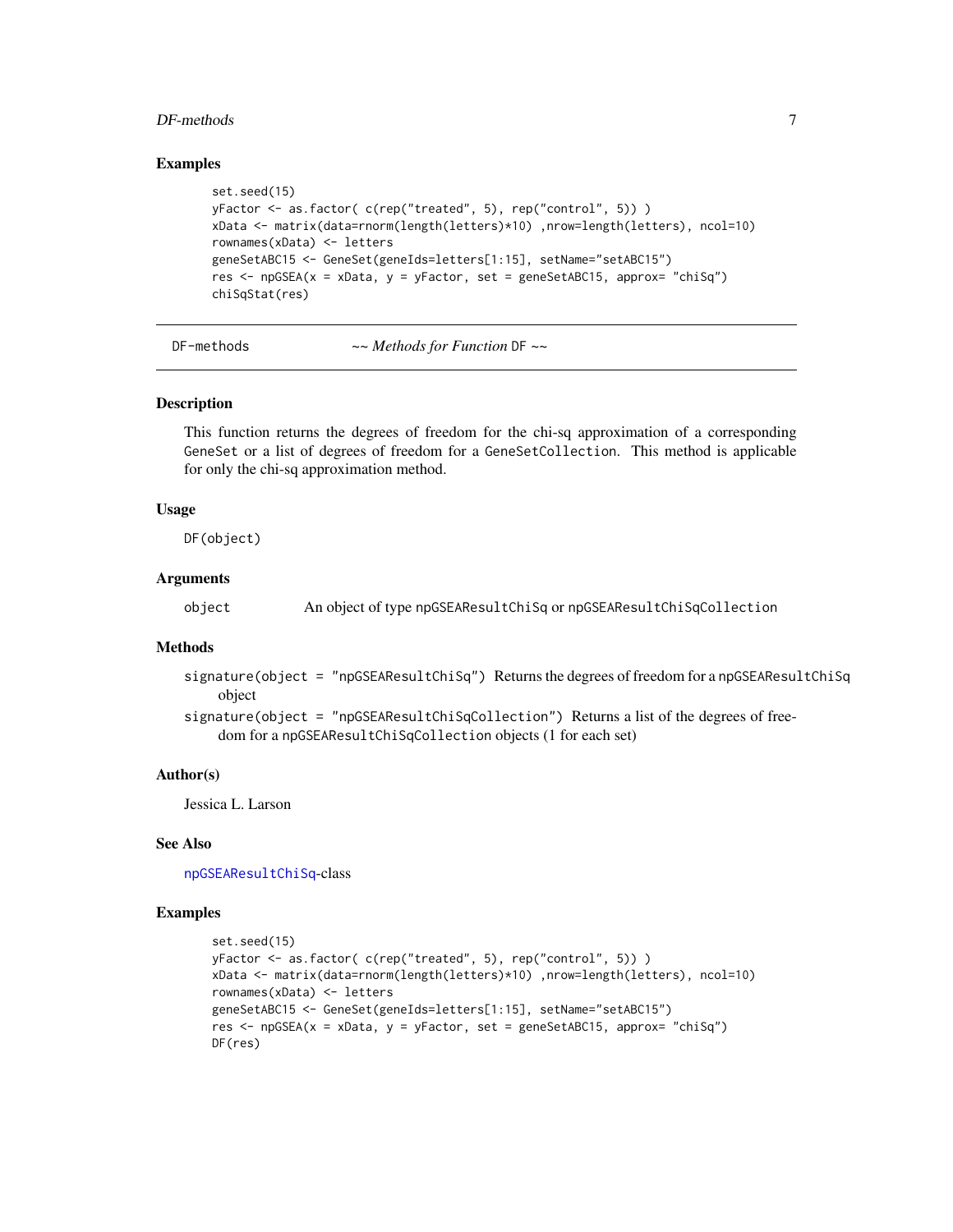<span id="page-7-0"></span>geneSetName-methods *~~ Methods for Function* geneSetName *~~*

## Description

This function returns the name of the corresponding GeneSet or a list of names for a GeneSetCollection. This method is applicable for all three approximation methods.

#### Usage

geneSetName(object)

#### Arguments

| object | An object of type npGSEAResultNorm, npGSEAResultBeta, npGSEAResultChiSq,              |
|--------|---------------------------------------------------------------------------------------|
|        | npGSEAResultNormCollection, npGSEAResultBetaCollection, ornpGSEAResultChiSqCollection |

#### **Methods**

- signature(object = "npGSEAResultNorm") Returns a the name of the gene set from a npGSEAResultNorm object
- signature(object = "npGSEAResultBeta") Returns a the name of the gene set from a npGSEAResultBeta object
- signature(object = "npGSEAResultChiSq") Returns a the name of the gene set from a npGSEAResultChiSq object
- signature(object = "npGSEAResultNormCollection") Returns a list of the names of the gene sets from a npGSEAResultNormCollection objects (1 for each set)
- signature(object = "npGSEAResultBetaCollection") Returns a list of the names of the gene sets from a npGSEAResultBetaCollection objects (1 for each set)

signature(object = "npGSEAResultChiSqCollection") Returns a list of the names of the gene sets from a npGSEAResultChiSqCollection objects (1 for each set)

#### Author(s)

Jessica L. Larson

## See Also

[npGSEAResultNorm](#page-14-1)-class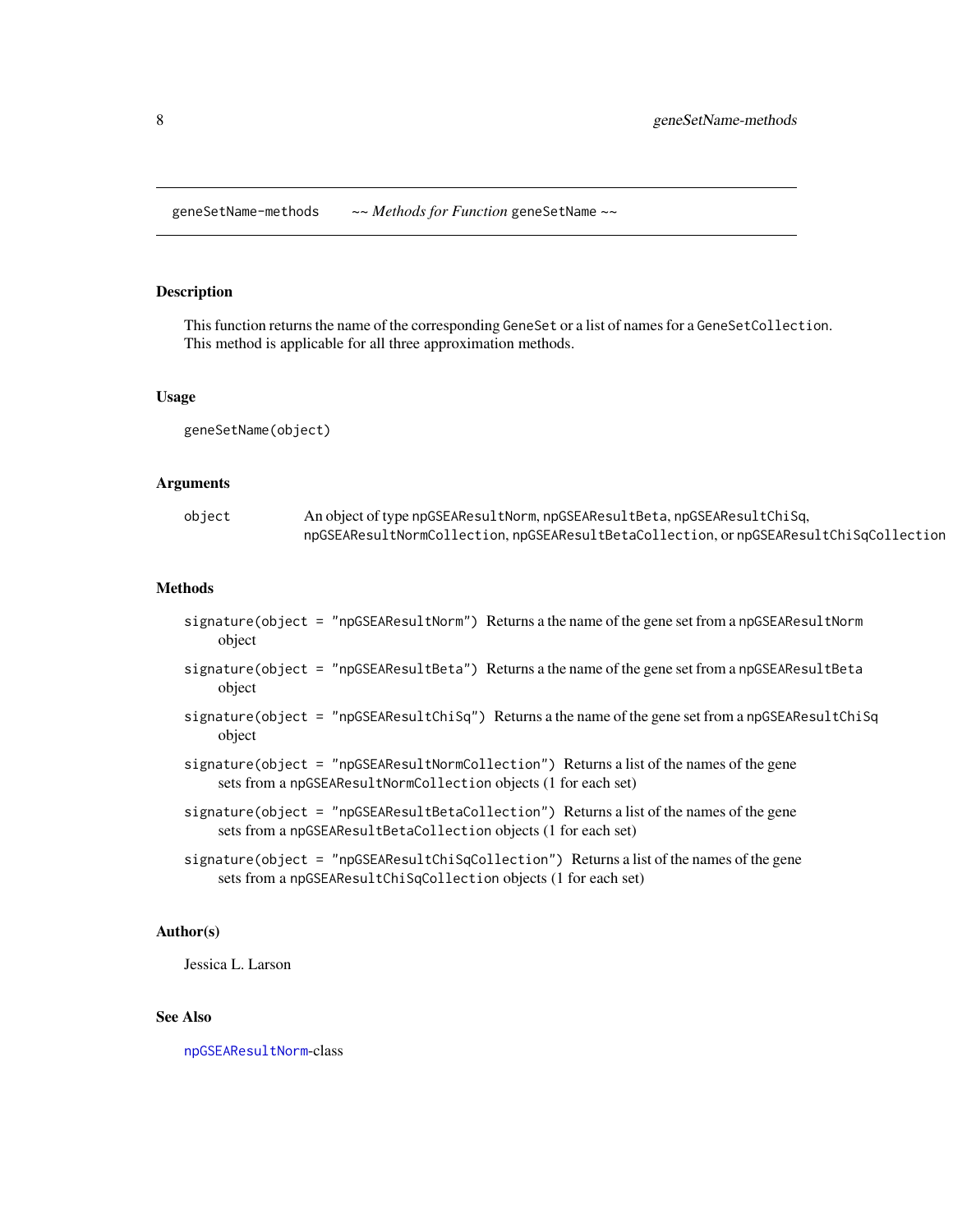## <span id="page-8-0"></span>getIncidence 9

#### Examples

```
set.seed(15)
yFactor <- as.factor( c(rep("treated", 5), rep("control", 5)) )
xData <- matrix(data=rnorm(length(letters)*10) ,nrow=length(letters), ncol=10)
rownames(xData) <- letters
geneSetABC15 <- GeneSet(geneIds=letters[1:15], setName="setABC15")
res <- npGSEA(x = xData, y = yFactor, set = geneSetABC15)
geneSetName (res)
```
getIncidence *Determines the incidence of a gene set in a list of genes.*

#### Description

Calculates the incidence of a gene set in an experiment

#### Usage

getIncidence(universeIDs, set)

## Arguments

| universeIDs | A vector containing the list of possible gene ids in the universe (or experiment). |
|-------------|------------------------------------------------------------------------------------|
| set         | A GeneSet object containing a set of genes of interest                             |

## Details

getIncidence returns an incidence vector of the location of the genes within a gene set in a list of genes in an experiment and vise-versa.

#### Value

A list of inSet and inExp. inSet is a vector with the same length as universeIDs. Each value of inSet is 1 if the gene is in the set and 0 otherwise. inExp is a vector with the same length as geneIds(set), the number of genes in the set. Each value of inExp is 1 if the gene is in universeIDs and 0 otherwise.

## Author(s)

Jessica L. Larson and Art Owen

```
geneSetABC15 <- GeneSet(geneIds=letters[1:15], setName="setABC15")
getIncidence(letters, geneSetABC15)
```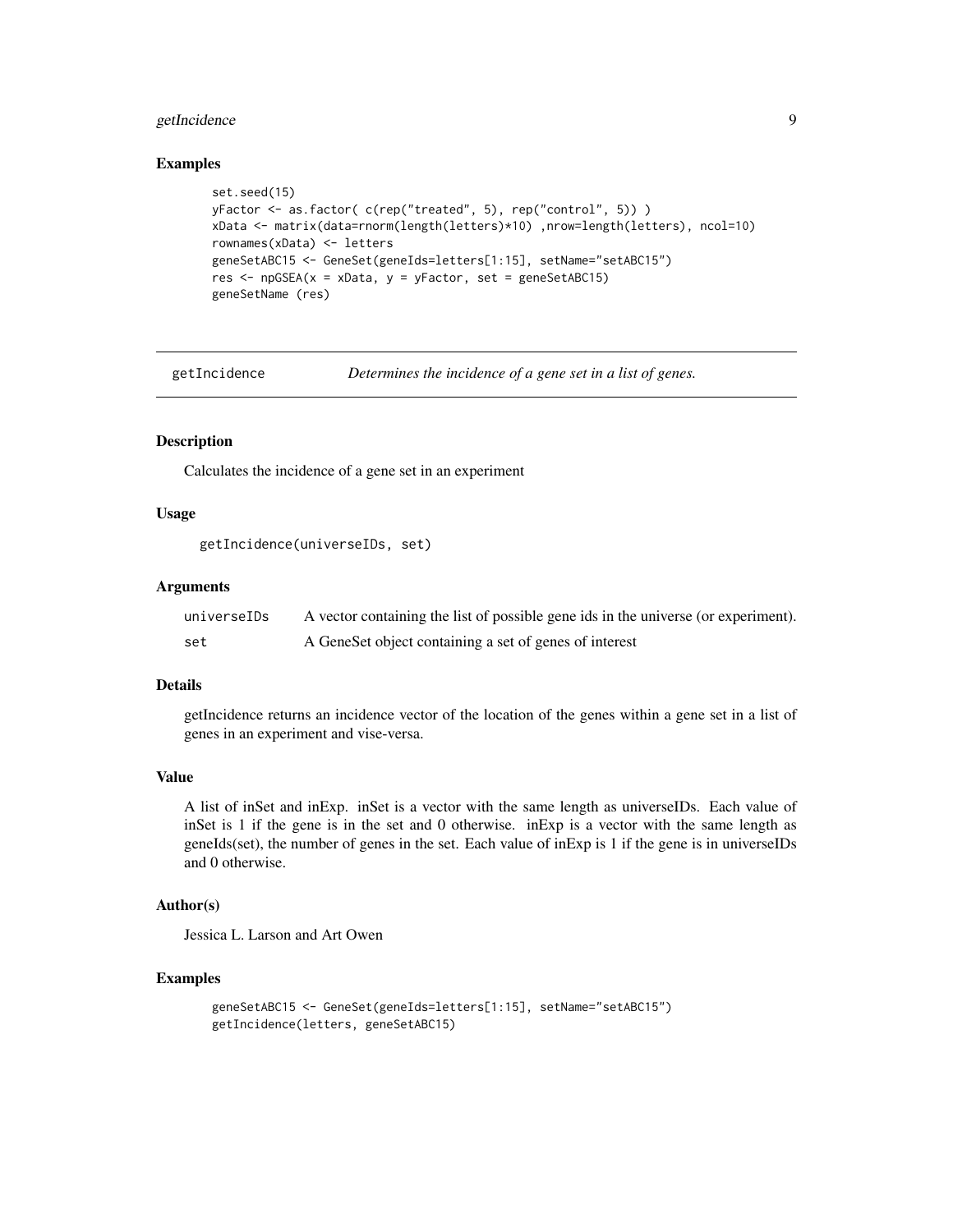<span id="page-9-0"></span>npGSEA *Calculates an approximation of the permutation GSEA statistics and p-values*

## Description

This function calculates the permutation gene set enrichment analysis test statistic and p-value without actually running the permutation. We account for the covariance among the genes within the set and approximate the corresponding permutation distribution. For more details on the method see Larson and Owen (2014).

## Usage

npGSEA(x, y, set, covars = NULL, approx = c("norm", "beta", "chiSq"), w = NULL)

#### Arguments

| $\times$ | A matrix of expression data or an object of type Expression Set. The columns of<br>x represent samples in a given experiment. The rows are genes. The names of<br>each row (or featureNames of the eSet) must be of the same type (e.g., entrez<br>ids) as the ids of the gene set.            |
|----------|------------------------------------------------------------------------------------------------------------------------------------------------------------------------------------------------------------------------------------------------------------------------------------------------|
| y        | A vector containing the treatment for each sample. The length of y must be more<br>than 4 for the "chisq" approximation.                                                                                                                                                                       |
| covars   | A vector or matrix containing covariate(s) of interest, optional                                                                                                                                                                                                                               |
| set      | A Gene Set object containing a set of genes of interest or a Gene Set Collection<br>object containing a collection of GeneSets                                                                                                                                                                 |
| approx   | A string of either "norm" (default), "beta" or "chiSq". If "norm", the normal ap-<br>proximation to the non-permutation GSEA is calculated and returned. If "beta",<br>the beta approximation is reported. If "chiSq", the Chi-squared approximation<br>to the permutation GSEA is calculated. |
| W        | A vector or list containing the weights of each gene in the set or sets, optional.<br>If w is a list, the number of elements in the list must correspond to the number<br>of gene sets in the collection.                                                                                      |

#### Value

An object with the corresponding GSEA results. If approx="norm" an npGSEAResultNorm object is returned. If approx="beta" a npGSEAResultBeta object is returned. If approx="chiSq" a npGSEAResultChiSq object is returned. If set is a GeneSetCollection (i.e., multiple sets of interest), then the corresponding npGSEAResultNormCollection, npGSEAResultBetaCollection, or npGSEAResultChiSqCollection is returned.

#### Author(s)

Jessica L. Larson and Art Owen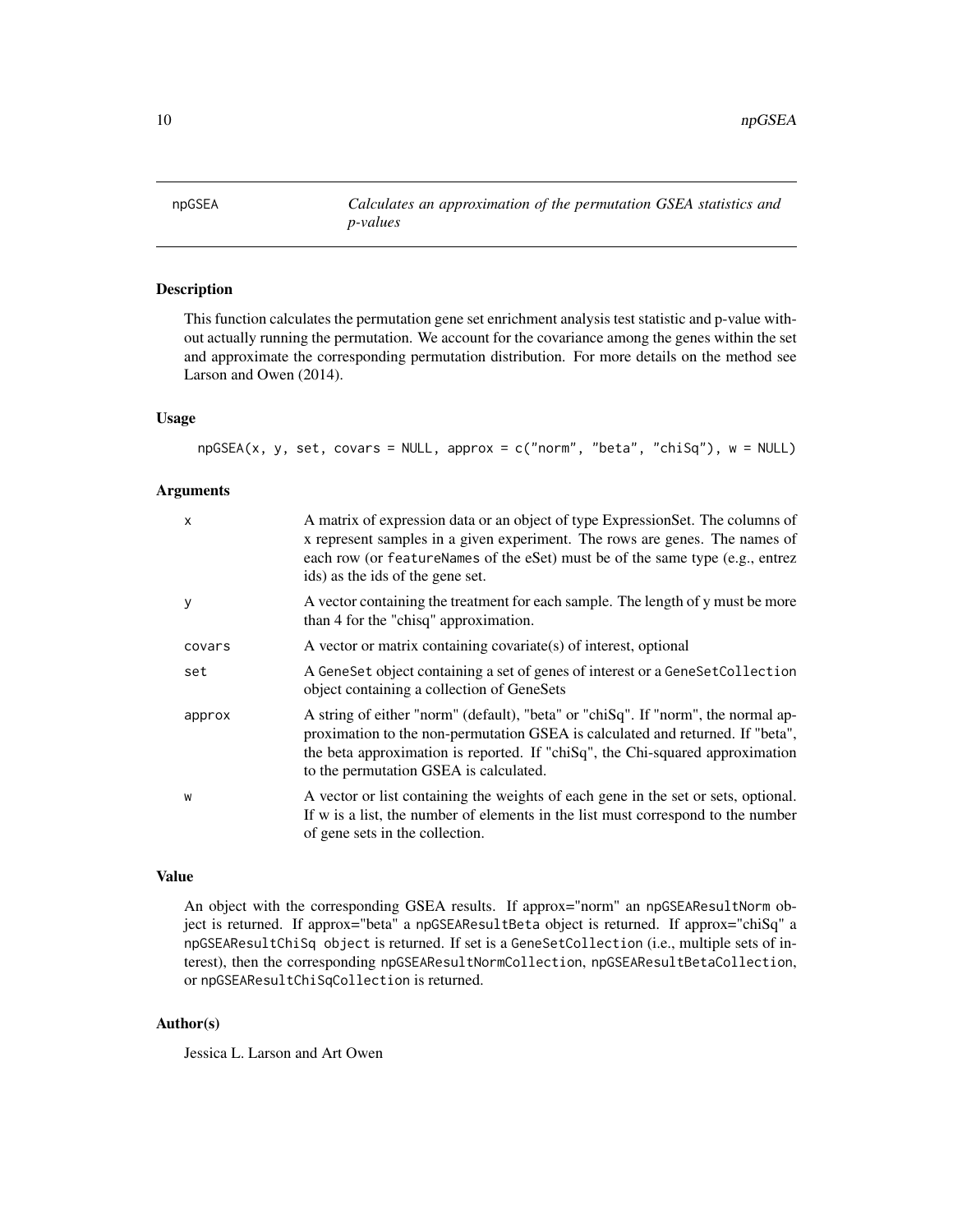## <span id="page-10-0"></span>npGSEAPlot-methods 11

#### Examples

```
set.seed(15)
yFactor <- as.factor( c(rep("treated", 5), rep("control", 5)) )
xData <- matrix(data=rnorm(length(letters)*10) ,nrow=length(letters), ncol=10)
rownames(xData) <- letters
geneSetABC15 <- GeneSet(geneIds=letters[1:15], setName="setABC15")
res \leq npGSEA(x = xData, y = yFactor, set = geneSetABC15)
```
npGSEAPlot-methods *~~ Methods for Function* npGSEAPlot *~~*

## **Description**

This function plots the reference distribution and the corresponding scaled statistic (Z, Beta, or Chi-sq) from the npGSEA analysis for a given GeneSet. This method is applicable for all three approximation methods.

## Usage

npGSEAPlot(object)

#### Arguments

object An object of type npGSEAResultNorm, npGSEAResultBeta, or npGSEAResultChiSq

## Methods

- signature(object = "npGSEAResultNorm") Plots the Z-statistic for a npGSEAResultNorm object and the standard normal distribution
- signature(object = "npGSEAResultBeta") Plots the beta statistic for a npGSEAResultBeta object and the corresponding reference beta distribution (with alpha and beta calculated from npGSEA).
- signature(object = "npGSEAResultChiSq") Plots the beta statistic for a npGSEAResultChiSq object and the corresponding reference chi-squared distribution (with degrees of freedom calculated from npGSEA).

#### Author(s)

Jessica L. Larson

## See Also

[npGSEAResultNorm](#page-14-1)-class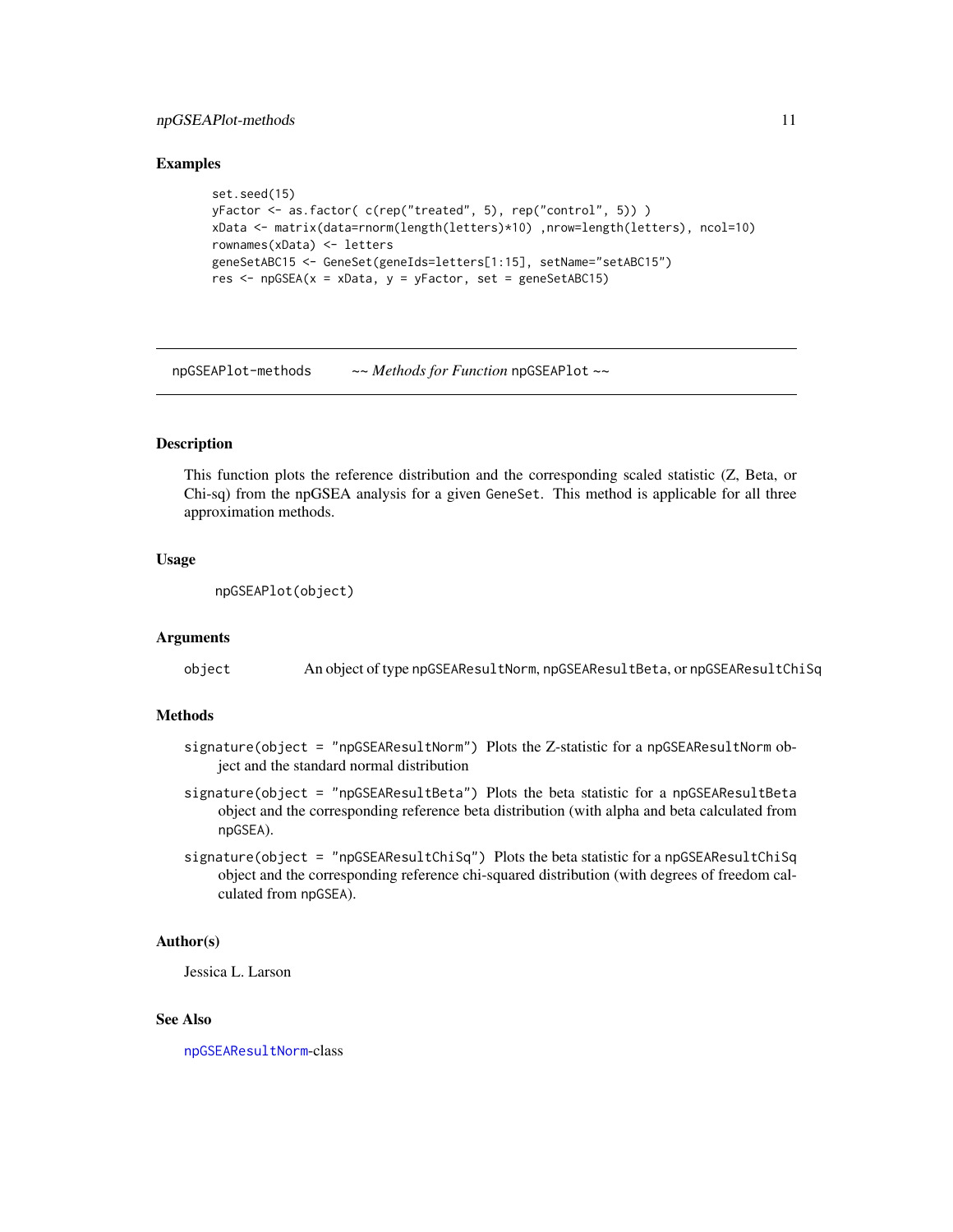## Examples

```
set.seed(15)
yFactor <- as.factor( c(rep("treated", 5), rep("control", 5)) )
xData <- matrix(data=rnorm(length(letters)*10) ,nrow=length(letters), ncol=10)
rownames(xData) <- letters
geneSetABC15 <- GeneSet(geneIds=letters[1:15], setName="setABC15")
res \leq npGSEA(x = xData, y = yFactor, set = geneSetABC15)
##npGSEAPlot (res)
```
<span id="page-11-1"></span>npGSEAResultBeta-class

*Class* "npGSEAResultBeta"

## Description

Objects of this class store results from running npGSEA with the beta approximation.

## Objects from the Class

Objects can be created by calls of npGSEA.

## Slots

geneSetName: Object of class "character", the name of the geneSet

betaStat: Object of class "numeric" , the test statistic, scaled to the corresponding beta distribution

ThatGw: Object of class "numeric", the test statistic for the set

varThatGw: Object of class "numeric", the variance of ThatGw

alpha: Object of class "numeric", the alpha value

beta: Object of class "numeric", the beta value

pLeft: Object of class "numeric", the p-value for the left-side hypothesis

pRight: Object of class "numeric", the p-value for the right-side hypothesis

pTwoSided: Object of class "numeric", the p-value for the two-sided hypothesis

xSet: Object of class "matrix", the centered and scaled x data for this set

betaHats: Object of class "vector", the betaHats for each gene in this set

#### Author(s)

Jessica L. Larson

## See Also

[npGSEAResultNorm](#page-14-1)

#### Examples

showClass("npGSEAResultBeta")

<span id="page-11-0"></span>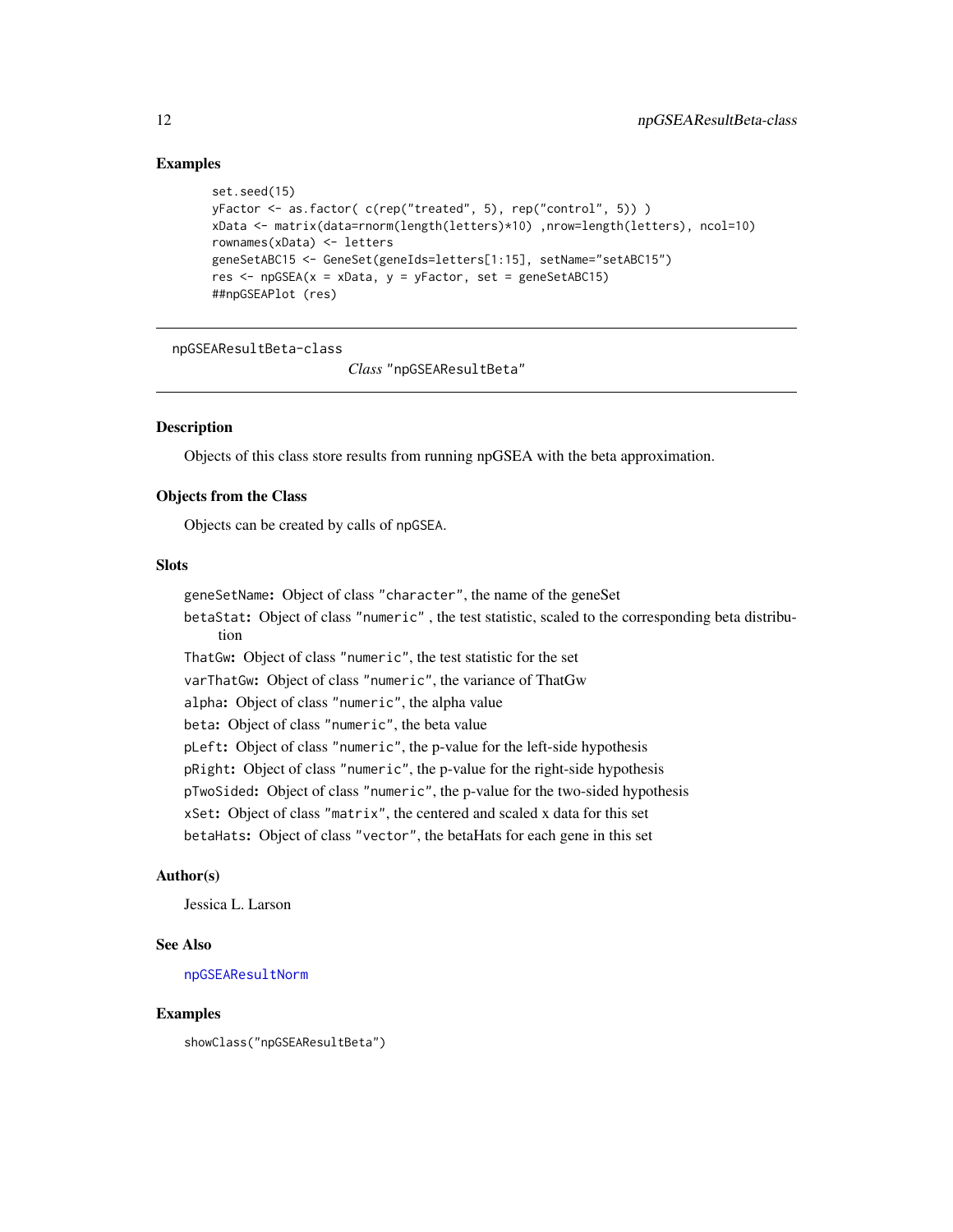## <span id="page-12-0"></span>Description

Objects of this class store results from running npGSEA with the beta approximation with a Gene-SetCollection. npGSEAResultBetaCollection objects contain a list of npGSEAResultBeta objects (one result for each GeneSet).

## Objects from the Class

Objects can be created by calls of npGSEA.

## Author(s)

Jessica L. Larson

#### See Also

[npGSEAResultNormCollection](#page-15-1)

## Examples

showClass("npGSEAResultBetaCollection")

<span id="page-12-1"></span>npGSEAResultChiSq-class

*Class* "npGSEAResultChiSq"

## Description

Objects of this class store results from running npGSEA with the Chi-square approximation.

## Objects from the Class

Objects can be created by calls of npGSEA.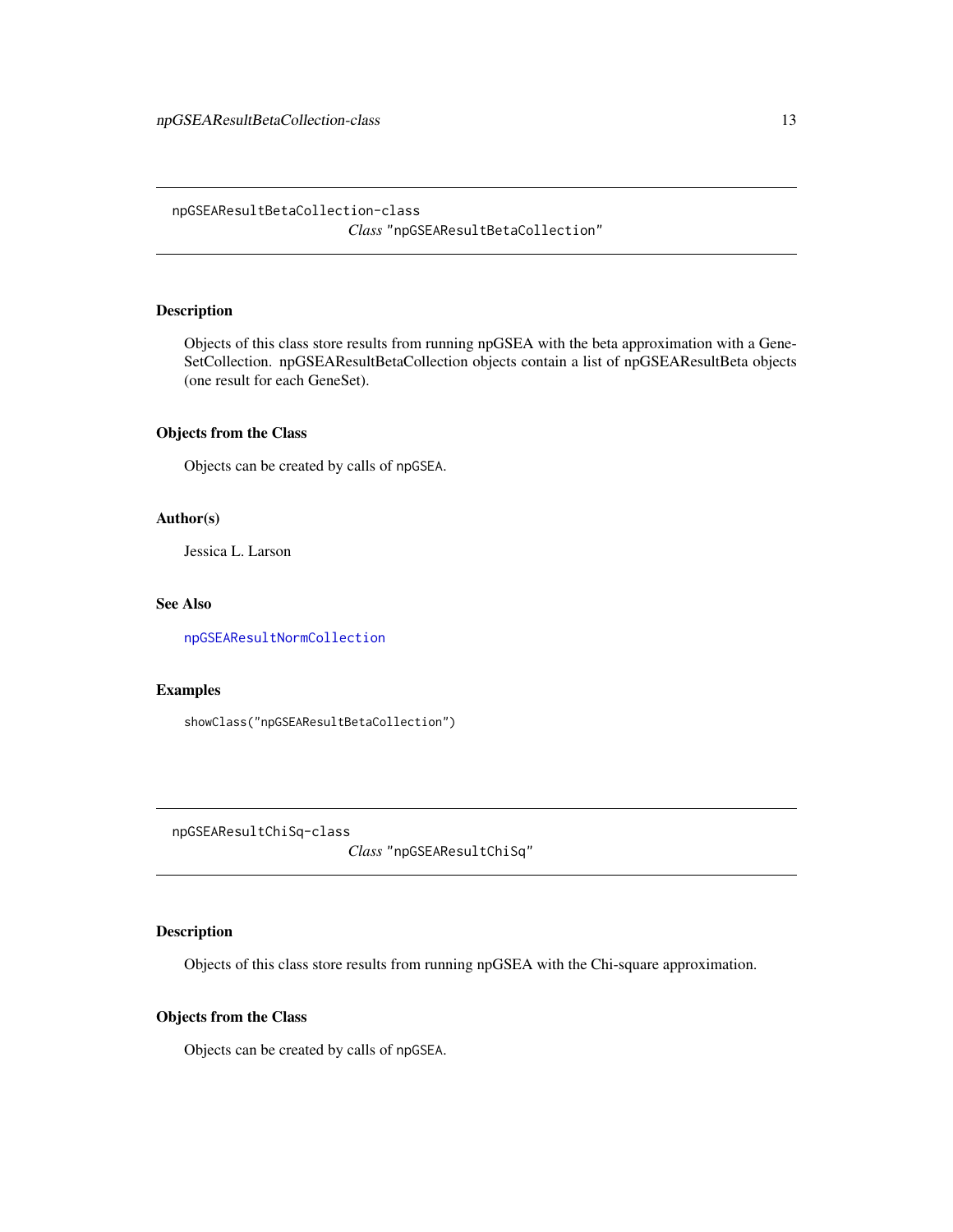## <span id="page-13-0"></span>**Slots**

geneSetName: Object of class "character", the name of the geneSet

chiSqStat: Object of class "numeric" , the test statistic, scaled to the corresponding chi-sq distribution

ChatGw: Object of class "numeric", the test statistic for the set

sigmaSq: Object of class "numeric", the variance

DF: Object of class "numeric", the degrees of freedom

pTwoSided: Object of class "numeric", the p-value for the two-sided hypothesis

xSet: Object of class "matrix", the centered and scaled x data for this set

betaHats: Object of class "vector", the betaHats for each gene in this set

## Author(s)

Jessica L. Larson

## See Also

[npGSEAResultNorm](#page-14-1)

## Examples

showClass("npGSEAResultChiSq")

<span id="page-13-1"></span>npGSEAResultChiSqCollection-class

*Class* "npGSEAResultChiSqCollection"

#### Description

Objects of this class store results from running npGSEA with the Chi-square approximation with a GeneSetCollection. npGSEAResultChiSqCollection objects contain a list of npGSEAResultChiSq objects (one result for each GeneSet).

## Objects from the Class

Objects can be created by calls of npGSEA.

#### Author(s)

Jessica L. Larson

## See Also

[npGSEAResultNormCollection](#page-15-1)

## Examples

showClass("npGSEAResultChiSqCollection")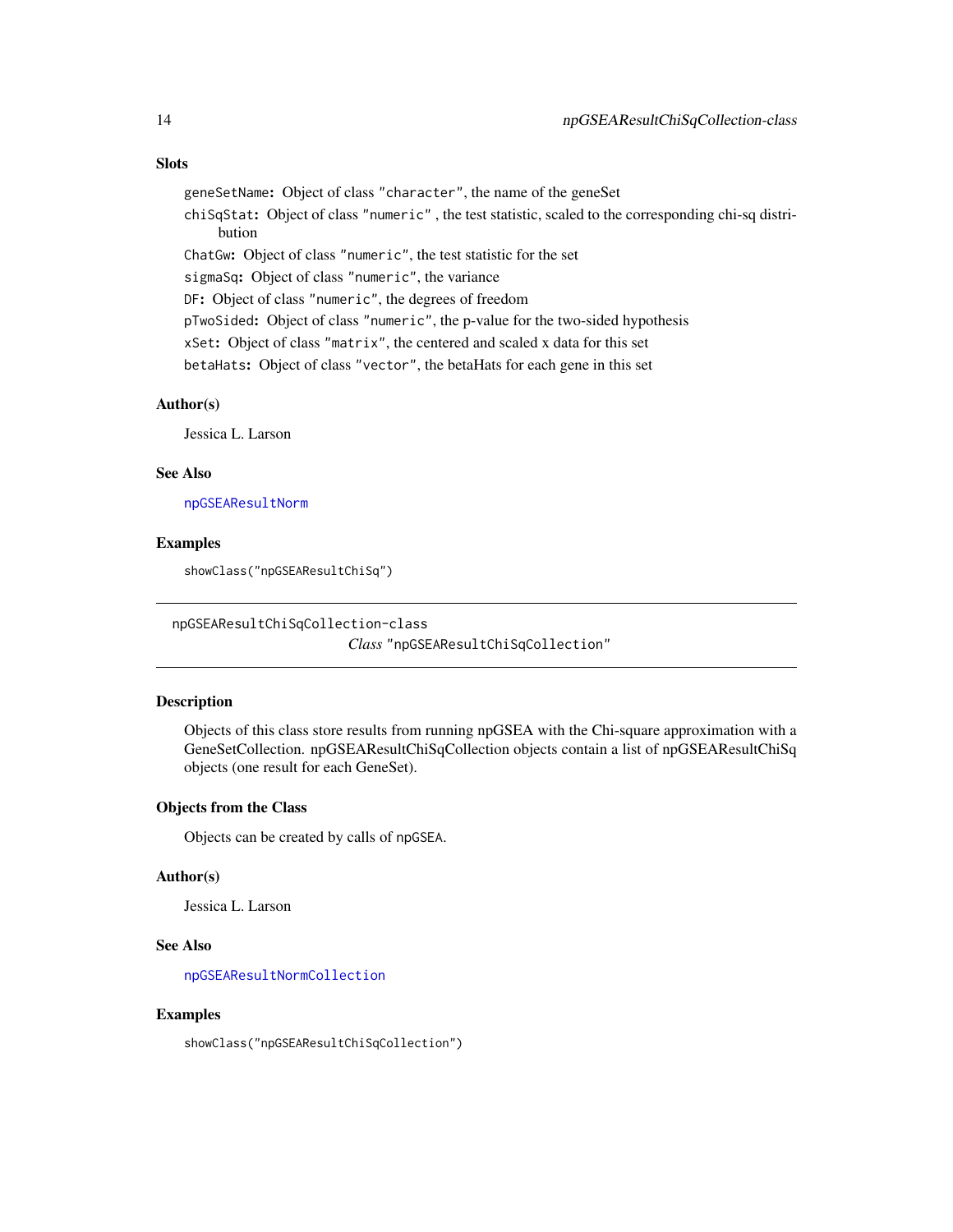<span id="page-14-1"></span><span id="page-14-0"></span>npGSEAResultNorm-class

*Class* "npGSEAResultNorm"

## Description

Objects of this class store results from running npGSEA with the Gaussian approximation.

## Objects from the Class

Objects can be created by calls of npGSEA.

#### **Slots**

geneSetName: Object of class "character", the name of the geneSet zStat: Object of class "numeric" , the test statistic, scaled to a standard normal ThatGw: Object of class "numeric", the test statistic for the set varThatGw: Object of class "numeric", the variance of ThatGw pLeft: Object of class "numeric", the p-value for the left-side hypothesis pRight: Object of class "numeric", the p-value for the right-side hypothesis pTwoSided: Object of class "numeric", the p-value for the two-sided hypothesis xSet: Object of class "matrix", the centered and scaled x data for this set betaHats: Object of class "vector", the betaHats for each gene in this set

## Author(s)

Jessica L. Larson

## See Also

[npGSEAResultChiSq](#page-12-1)

## Examples

showClass("npGSEAResultNorm")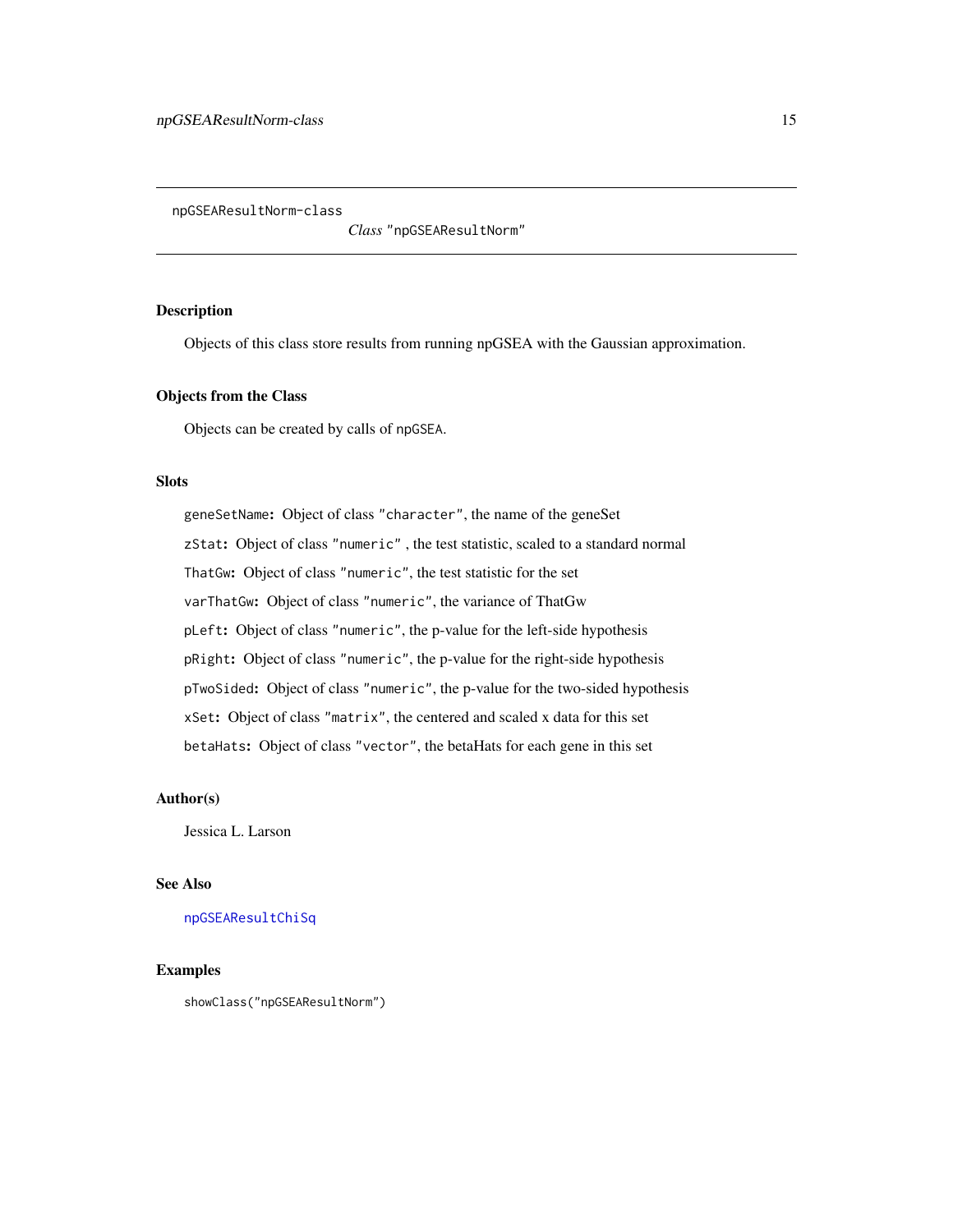<span id="page-15-1"></span><span id="page-15-0"></span>npGSEAResultNormCollection-class *Class* "npGSEAResultNormCollection"

#### Description

Objects of this class store results from running npGSEA with the Gaussian approximation with a GeneSetCollection. npGSEAResultNormCollection objects contain a list of npGSEAResultNorm objects (one result for each GeneSet).

## Objects from the Class

Objects can be created by calls of npGSEA.

### Author(s)

Jessica L. Larson

## See Also

[npGSEAResultChiSqCollection](#page-13-1)

## Examples

showClass("npGSEAResultNormCollection")

pLeft-methods *~~ Methods for Function* pLeft *~~*

## Description

This function returns the left-sided p-value for the corresponding GeneSet or a list of p-values for a GeneSetCollection. This method is only applicable for the normal and beta approximation methods.

## Usage

pLeft(object)

## Arguments

object An object of type npGSEAResultNorm, npGSEAResultBeta, npGSEAResultNormCollection, or npGSEAResultBetaCollection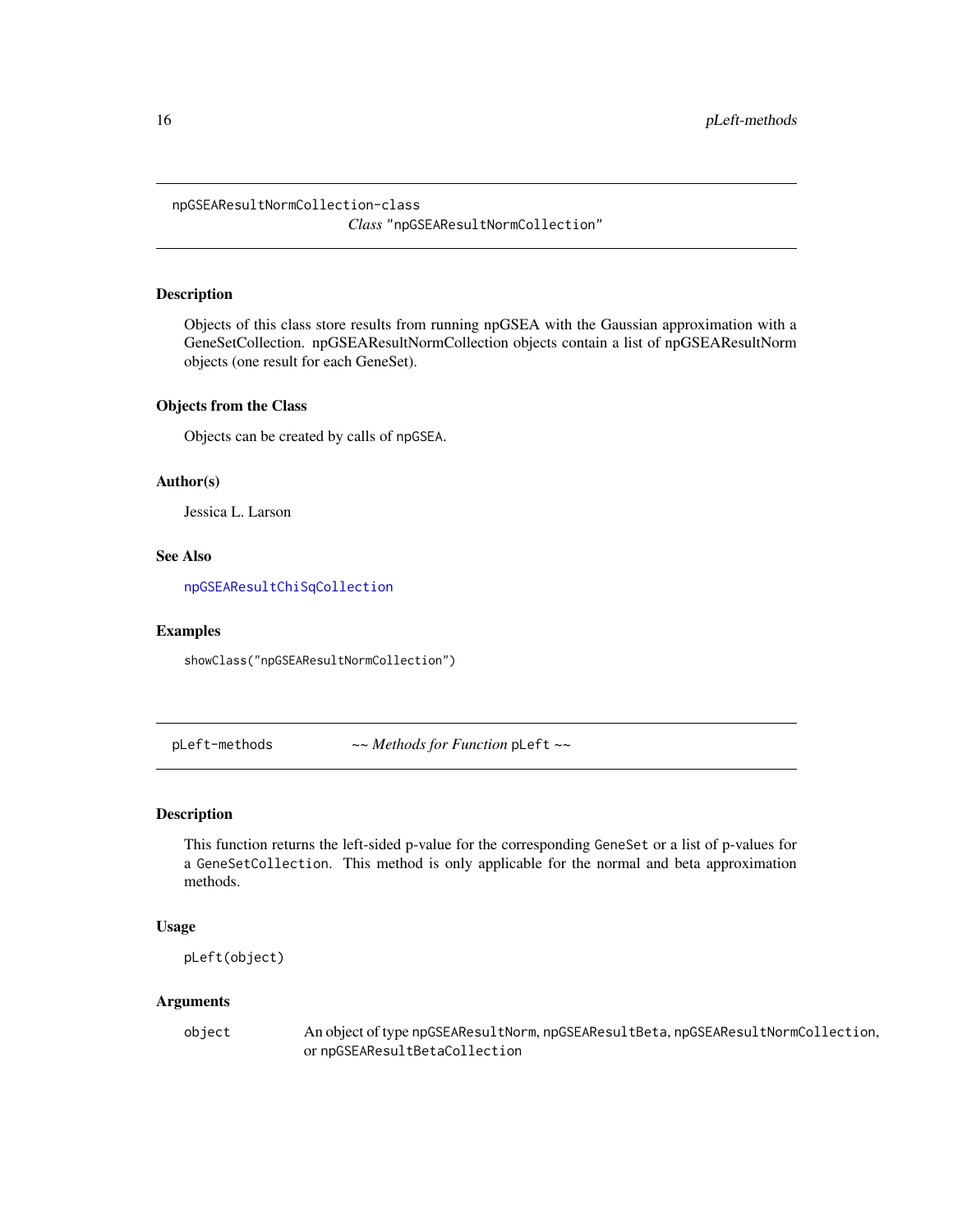## <span id="page-16-0"></span>pRight-methods 17

#### Methods

- signature(object = "npGSEAResultNorm") Returns a left-sided p-value for a npGSEAResultNorm object
- signature(object = "npGSEAResultBeta") Returns a left-sided p-value for a npGSEAResultBeta object
- signature(object = "npGSEAResultNormCollection") Returns a list of left-sided p-values for a npGSEAResultNormCollection objects (1 for each set)
- signature(object = "npGSEAResultBetaCollection") Returns a list of left-sided p-values for a npGSEAResultBetaCollection objects (1 for each set)

#### Author(s)

Jessica L. Larson

#### See Also

[npGSEAResultNorm](#page-14-1)-class, pRight

#### Examples

```
set.seed(15)
yFactor <- as.factor( c(rep("treated", 5), rep("control", 5)) )
xData <- matrix(data=rnorm(length(letters)*10) ,nrow=length(letters), ncol=10)
rownames(xData) <- letters
geneSetABC15 <- GeneSet(geneIds=letters[1:15], setName="setABC15")
res \leq npGSEA(x = xData, y = yFactor, set = geneSetABC15)
pLeft (res)
```
pRight-methods *~~ Methods for Function* pRight *~~*

### Description

This function returns the right-sided p-value for the corresponding GeneSet or a list of p-values for a GeneSetCollection. This method is only applicable for the normal and beta approximation methods.

## Usage

```
pRight(object)
```
#### Arguments

object An object of type npGSEAResultNorm, npGSEAResultBeta, npGSEAResultNormCollection, or npGSEAResultBetaCollection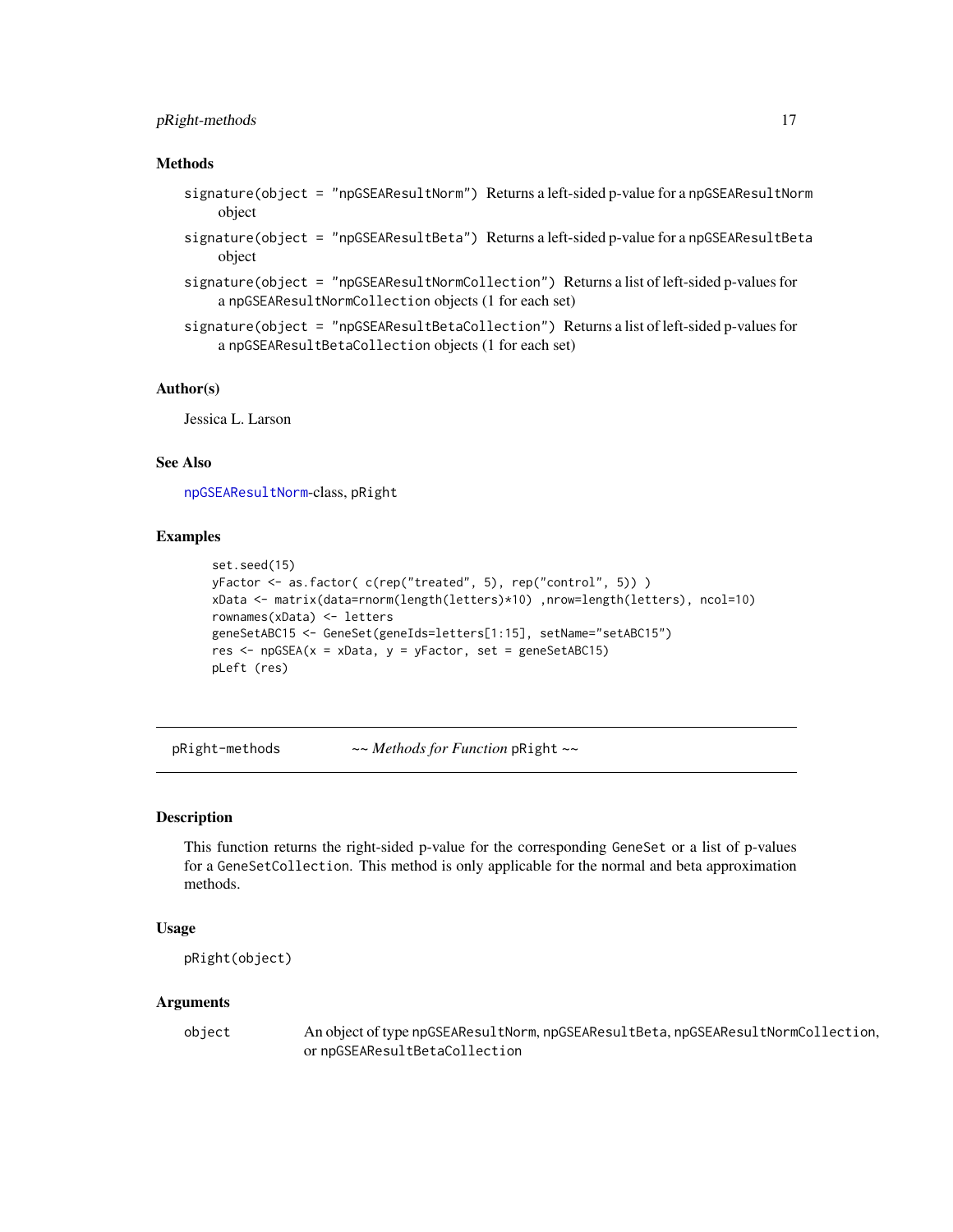#### <span id="page-17-0"></span>Methods

- signature(object = "npGSEAResultNorm") Returns a right-sided p-value for a npGSEAResultNorm object
- signature(object = "npGSEAResultBeta") Returns a right-sided p-value for a npGSEAResultBeta object
- signature(object = "npGSEAResultNormCollection") Returns a list of right-sided p-values for a npGSEAResultNormCollection objects (1 for each set)
- signature(object = "npGSEAResultBetaCollection") Returns a list of right-sided p-values for a npGSEAResultBetaCollection objects (1 for each set)

#### Author(s)

Jessica L. Larson

## See Also

[npGSEAResultNorm](#page-14-1)-class, pLeft

## Examples

```
set.seed(15)
yFactor <- as.factor( c(rep("treated", 5), rep("control", 5)) )
xData <- matrix(data=rnorm(length(letters)*10) ,nrow=length(letters), ncol=10)
rownames(xData) <- letters
geneSetABC15 <- GeneSet(geneIds=letters[1:15], setName="setABC15")
res <- npGSEA(x = xData, y = yFactor, set = geneSetABC15)
pRight (res)
```
pTwoSided-methods *~~ Methods for Function* pTwoSided *~~*

## Description

This function returns the two-sided p-value for the corresponding GeneSet or a list of p-values for a GeneSetCollection. This method is applicable for all three approximation methods.

#### Usage

```
pTwoSided(object)
```
#### Arguments

| object | An object of type npGSEAResultNorm, npGSEAResultBeta, npGSEAResultChiSq,            |
|--------|-------------------------------------------------------------------------------------|
|        | npGSEAResultNormCollection,npGSEAResultBetaCollection,ornpGSEAResultChiSqCollection |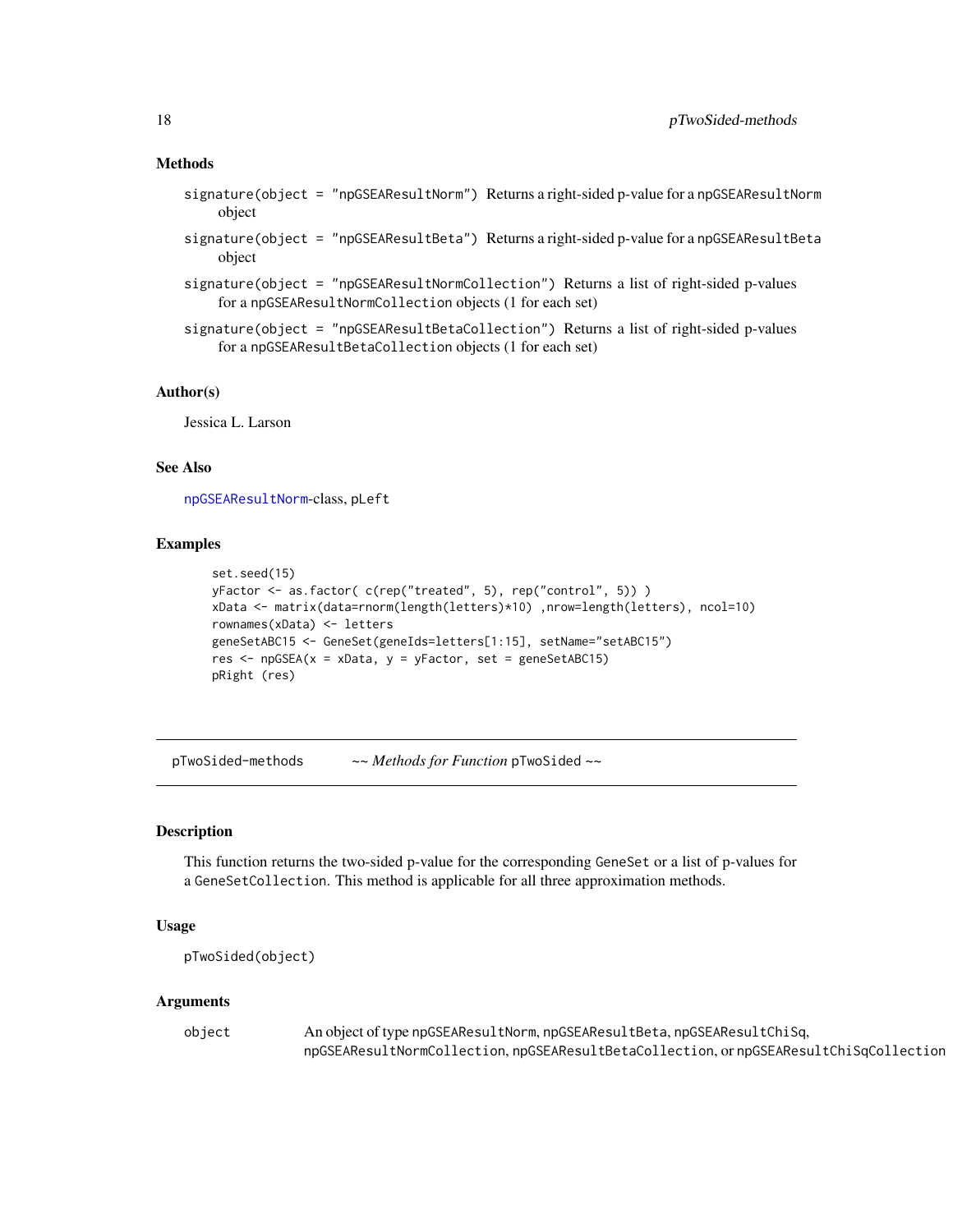## <span id="page-18-0"></span>pValues-methods 19

#### Methods

- signature(object = "npGSEAResultNorm") Returns a two-sided p-value for a npGSEAResultNorm object
- signature(object = "npGSEAResultBeta") Returns a two-sided p-value for a npGSEAResultBeta object
- signature(object = "npGSEAResultChiSq") Returns a two-sided p-value for a npGSEAResultChiSq object
- signature(object = "npGSEAResultNormCollection") Returns a list of left-sided p-values for a npGSEAResultNormCollection objects (1 for each set)
- signature(object = "npGSEAResultBetaCollection") Returns a list of left-sided p-values for a npGSEAResultBetaCollection objects (1 for each set)
- signature(object = "npGSEAResultChiSqCollection") Returns a list of two-sided p-values for a npGSEAResultChiSqCollection objects (1 for each set)

## Author(s)

Jessica L. Larson

#### See Also

[npGSEAResultNorm](#page-14-1)-class, pRight

#### Examples

```
set.seed(15)
yFactor <- as.factor( c(rep("treated", 5), rep("control", 5)) )
xData <- matrix(data=rnorm(length(letters)*10) ,nrow=length(letters), ncol=10)
rownames(xData) <- letters
geneSetABC15 <- GeneSet(geneIds=letters[1:15], setName="setABC15")
res \leq npGSEA(x = xData, y = yFactor, set = geneSetABC15)
pTwoSided (res)
```
pValues-methods *~~ Methods for Function* pValues *~~*

## **Description**

~~ Methods for function pValues ~~

## Methods

signature(x = "npGSEAResultNorm"),signature(x = "npGSEAResultBeta"), signature(x = "npGSEAResultChiS These methods display the corresponding p-values for the npGSEA analysis in the gene set in the given experiment.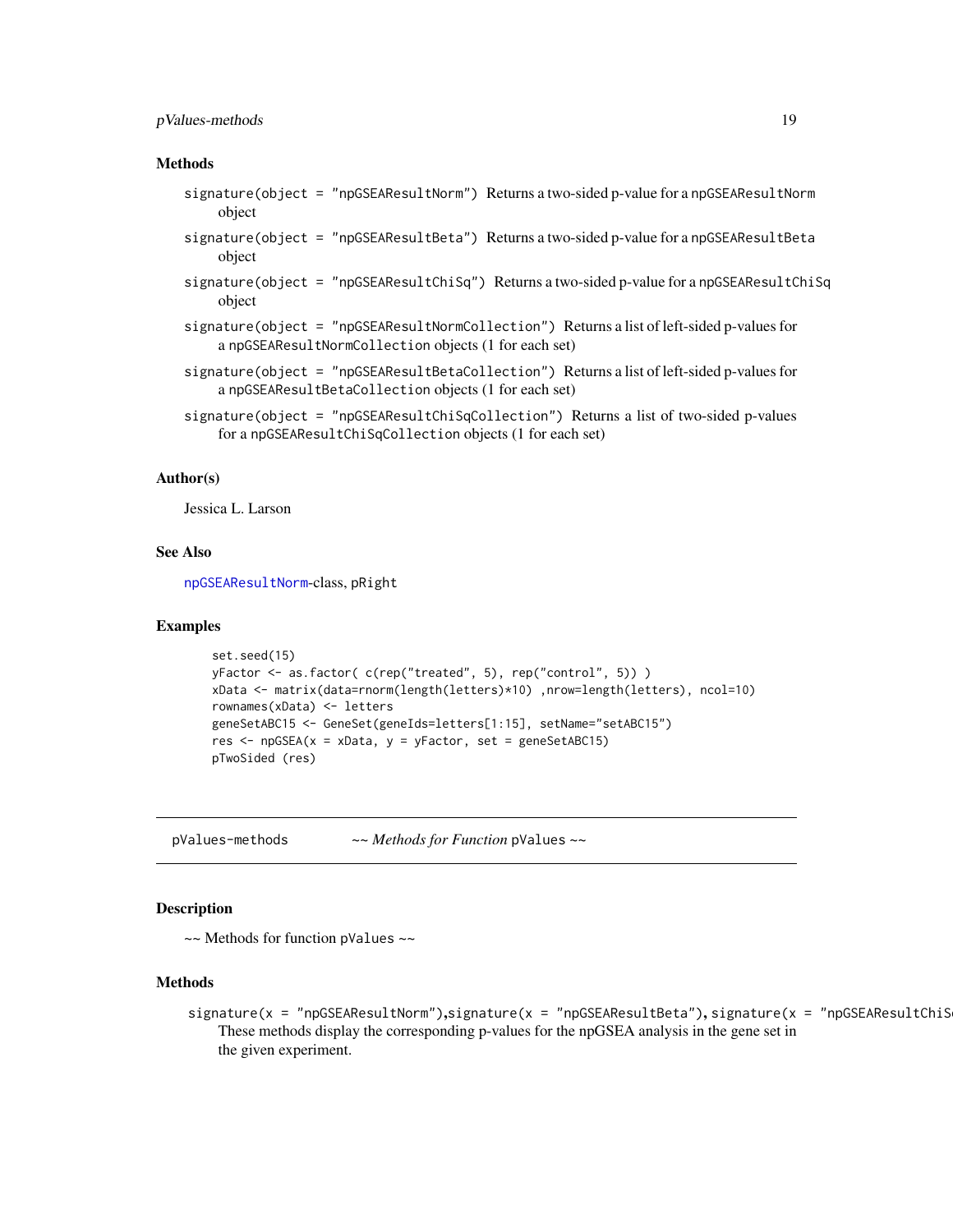#### Author(s)

Jessica L. Larson

#### Examples

```
set.seed(15)
yFactor <- as.factor( c(rep("treated", 5), rep("control", 5)) )
xData <- matrix(data=rnorm(length(letters)*10) ,nrow=length(letters), ncol=10)
rownames(xData) <- letters
geneSetABC15 <- GeneSet(geneIds=letters[1:15], setName="setABC15")
res \leq npGSEA(x = xData, y = yFactor, set = geneSetABC15)
pValues(res)
```
sigmaSq-methods *~~ Methods for Function* sigmaSq *~~*

## Description

This function returns the corresponding variance of the statistic (linear or quadratic) from the npGSEA analysis for a given GeneSet, or a list of these variances for a given GeneSetCollection. This method is applicable for all three approximation methods.

#### Usage

sigmaSq(object)

#### Arguments

| object | An object of type npGSEAResultNorm, npGSEAResultBeta, npGSEAResultChiSq,            |
|--------|-------------------------------------------------------------------------------------|
|        | npGSEAResultNormCollection,npGSEAResultBetaCollection,ornpGSEAResultChiSqCollection |

## Methods

- signature(object = "npGSEAResultNorm") Returns the variance of the linear statistic for a npGSEAResultNorm object
- signature(object = "npGSEAResultBeta") Returns the variance of the linear statistic for a npGSEAResultBeta object
- signature(object = "npGSEAResultChiSq") Returns the variance of the quadratic statistic for a npGSEAResultChiSq object
- signature(object = "npGSEAResultNormCollection") Returns a list of the variances of the linear statistics for a npGSEAResultNormCollection objects (1 for each set)
- signature(object = "npGSEAResultBetaCollection") Returns a list of the variances of the linear statistics for a npGSEAResultBetaCollection objects (1 for each set)
- signature(object = "npGSEAResultChiSqCollection") Returns a list of the variances of the linear statistics for a npGSEAResultChiSqCollection objects (1 for each set)

<span id="page-19-0"></span>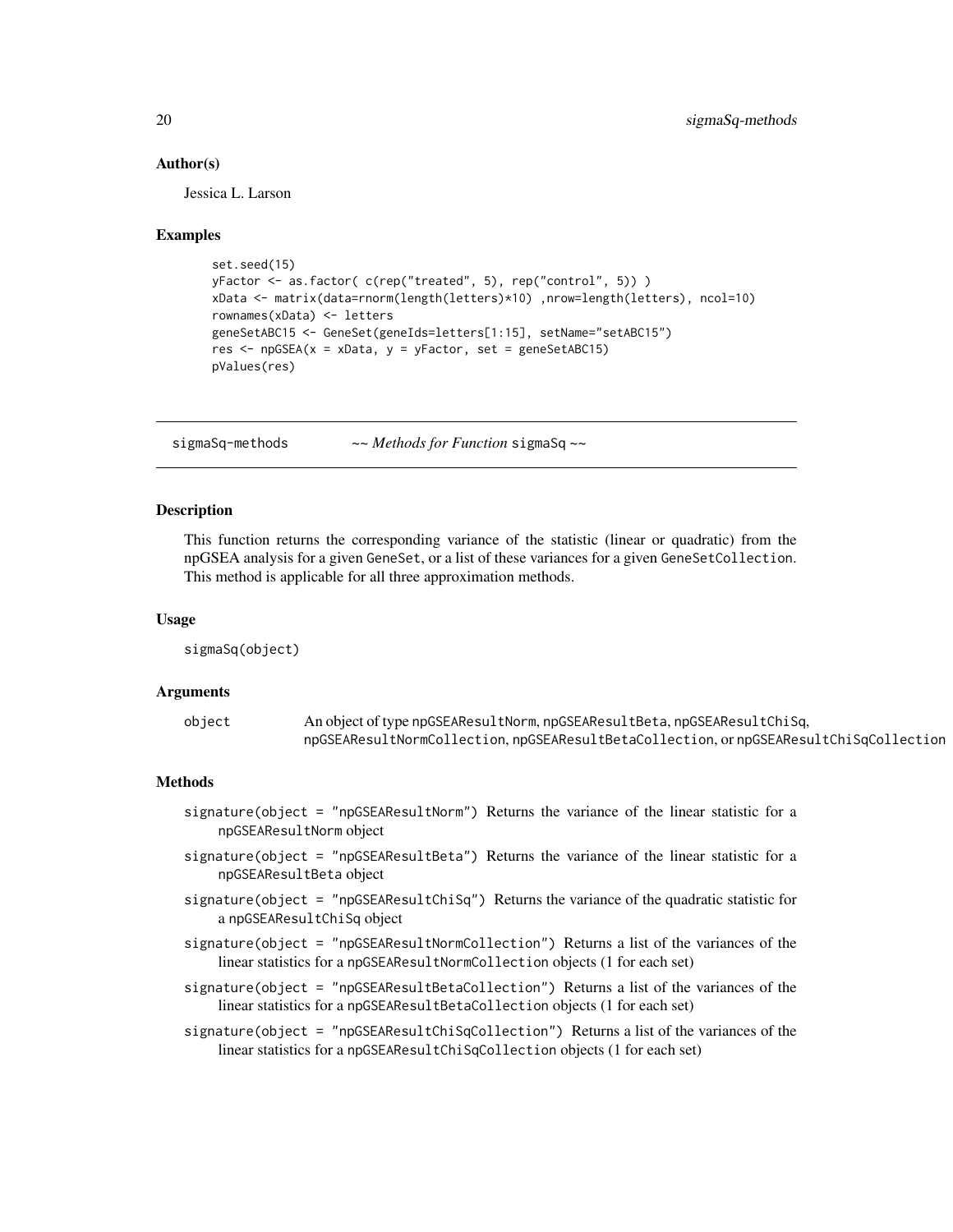## <span id="page-20-0"></span>stat-methods 21

## Author(s)

Jessica L. Larson

#### See Also

[npGSEAResultNorm](#page-14-1)-class

## Examples

```
set.seed(15)
yFactor <- as.factor( c(rep("treated", 5), rep("control", 5)) )
xData <- matrix(data=rnorm(length(letters)*10) ,nrow=length(letters), ncol=10)
rownames(xData) <- letters
geneSetABC15 <- GeneSet(geneIds=letters[1:15], setName="setABC15")
res <- npGSEA(x = xData, y = yFactor, set = geneSetABC15)
sigmaSq(res)
```
stat-methods *~~ Methods for Function* stat *~~*

## Description

This function returns the corresponding statistic (linear or quadratic) from the npGSEA analysis for a given GeneSet, or a list of these statistics for a given GeneSetCollection. This method is applicable for all three approximation methods.

## Usage

stat(object)

## Arguments

| object | An object of type npGSEAResultNorm, npGSEAResultBeta, npGSEAResultChiSq,              |
|--------|---------------------------------------------------------------------------------------|
|        | npGSEAResultNormCollection, npGSEAResultBetaCollection, ornpGSEAResultChiSqCollection |

#### Methods

| signature(object = "npGSEAResultNorm") Returns the linear statistic for a npGSEAResultNorm<br>object                                                  |
|-------------------------------------------------------------------------------------------------------------------------------------------------------|
| signature(object = "npGSEAResultBeta") Returns the linear statistic for a npGSEAResultBeta<br>object                                                  |
| signature(object = "npGSEAResultChiSq") Returns the quadratic statistic for a npGSEAResultChiSq<br>object                                             |
| signature(object = "npGSEAResultNormCollection") Returns a list of the linear statistics<br>for a npGSEAResultNormCollection objects (1 for each set) |
| signature(object = "npGSEAResultBetaCollection") Returns a list of the linear statistics<br>for a npGSEAResultBetaCollection objects (1 for each set) |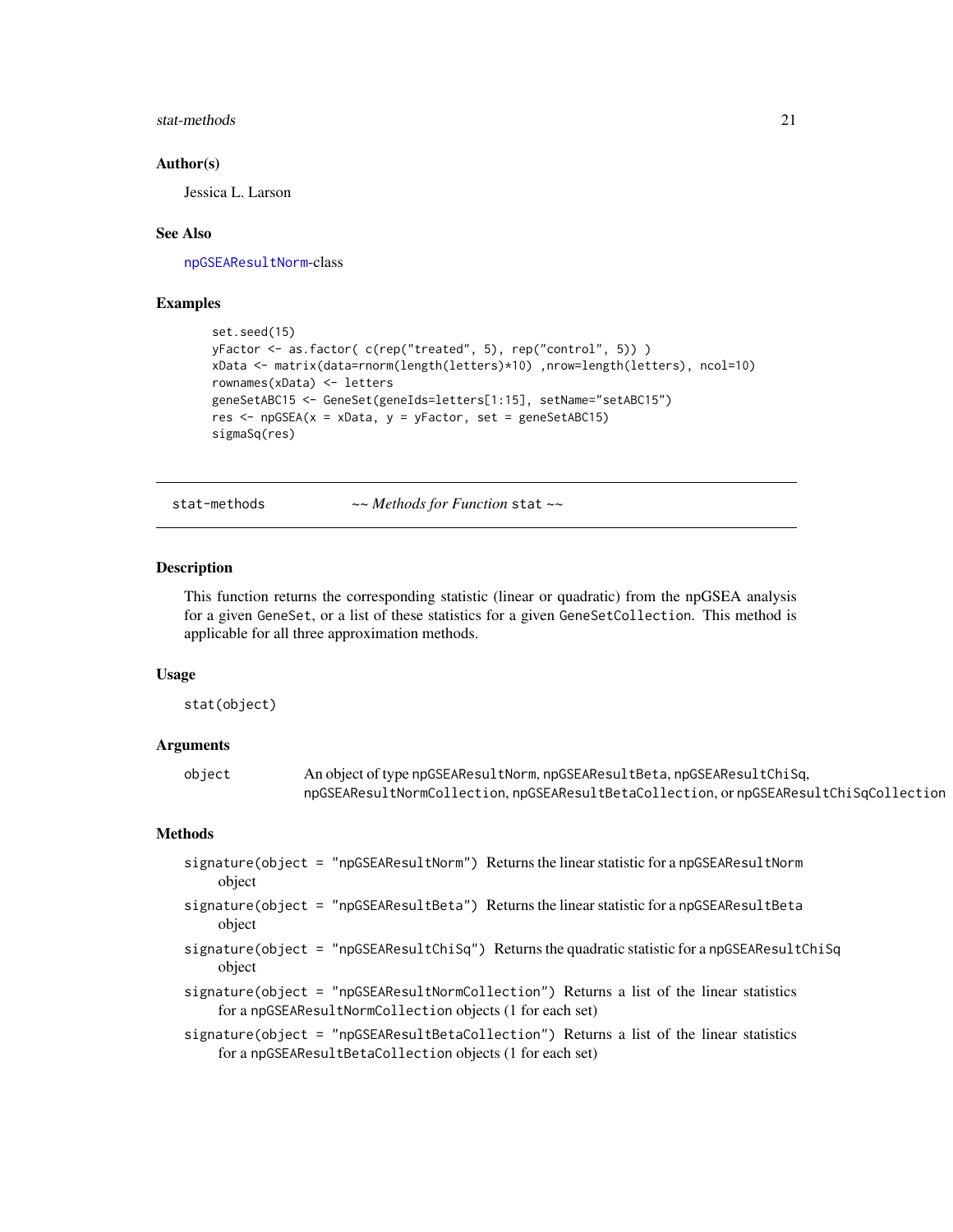```
signature(object = "npGSEAResultChiSqCollection") Returns a list of the quadratic statis-
    tics for a npGSEAResultChiSqCollection objects (1 for each set)
```
#### Author(s)

Jessica L. Larson

#### See Also

[npGSEAResultNorm](#page-14-1)-class

#### Examples

```
set.seed(15)
yFactor <- as.factor( c(rep("treated", 5), rep("control", 5)) )
xData <- matrix(data=rnorm(length(letters)*10) ,nrow=length(letters), ncol=10)
rownames(xData) <- letters
geneSetABC15 <- GeneSet(geneIds=letters[1:15], setName="setABC15")
res <- npGSEA(x = xData, y = yFactor, set = geneSetABC15)
stat(res)
```
summary-methods *~~ Methods for Function* show *in Package* base *~~*

#### Description

 $\sim$  Methods for function show in package base  $\sim$ 

#### Methods

signature(x = "npGSEAResultNorm"),signature(x = "npGSEAResultBeta"), signature(x = "npGSEAResultChiS These methods display the corresponding statistics (linear or quadratic)for the npGSEA analysis in the gene set in the given experiment.

#### Author(s)

Jessica L. Larson

```
set.seed(15)
yFactor <- as.factor( c(rep("treated", 5), rep("control", 5)) )
xData <- matrix(data=rnorm(length(letters)*10) ,nrow=length(letters), ncol=10)
rownames(xData) <- letters
geneSetABC15 <- GeneSet(geneIds=letters[1:15], setName="setABC15")
res \leq npGSEA(x = xData, y = yFactor, set = geneSetABC15)
res
```
<span id="page-21-0"></span>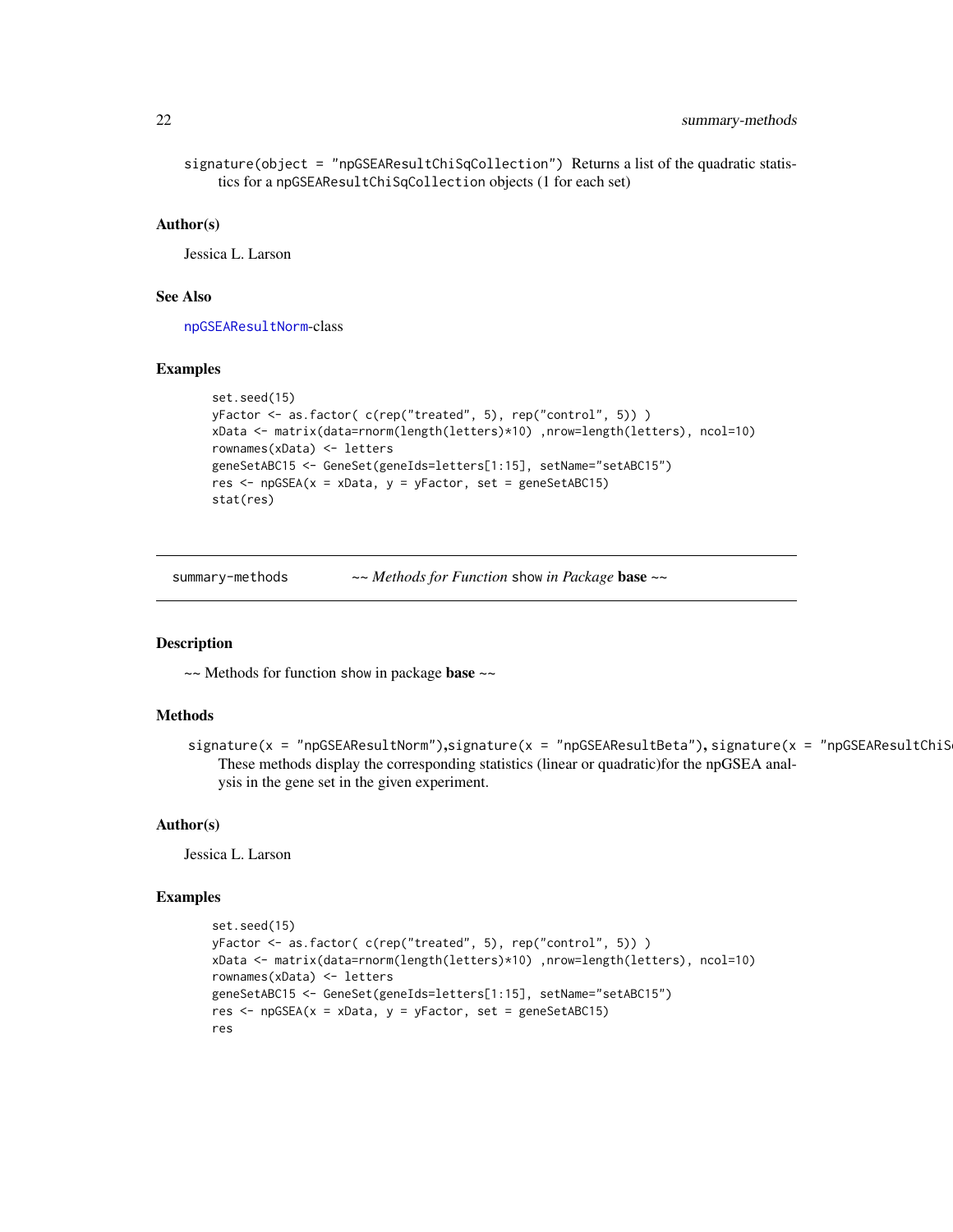<span id="page-22-0"></span>

#### Description

This function returns the scaled and centered expression data for all genes in the corresponding GeneSet in the given experiment, or a list of such matrices for each set in a GeneSetCollection. This method is applicable for all three approximation methods.

#### Usage

xSet(object)

#### Arguments

object An object of type npGSEAResultNorm, npGSEAResultBeta, npGSEAResultChiSq,npGSEAResultNormCol npGSEAResultBetaCollection, or npGSEAResultChiSqCollection

## Methods

- signature(object = "npGSEAResultNorm") Returns the centered and scaled X matrix used for analysis to create a npGSEAResultNorm object
- signature(object = "npGSEAResultBeta") Returns the centered and scaled X matrix used for analysis to create a npGSEAResultBeta object
- signature(object = "npGSEAResultChiSq") Returns the centered and scaled  $X$  matrix used for analysis to create a npGSEAResultChiSq object
- signature(object = "npGSEAResultNormCollection") Returns a list of centered and scaled X matrices used for analysis to create the npGSEAResultNormCollection objects (1 for each set)
- signature(object = "npGSEAResultBetaCollection") Returns a list of centered and scaled X matrices used for analysis to create the npGSEAResultBetaCollection objects (1 for each set)
- signature(object = "npGSEAResultChiSqCollection") Returns a list of centered and scaled X matrices used for analysis to create the npGSEAResultChiSqCollection objects (1 for each set)

#### See Also

[npGSEAResultNorm](#page-14-1)-class

```
set.seed(15)
yFactor <- as.factor( c(rep("treated", 5), rep("control", 5)) )
xData <- matrix(data=rnorm(length(letters)*10) ,nrow=length(letters), ncol=10)
rownames(xData) <- letters
```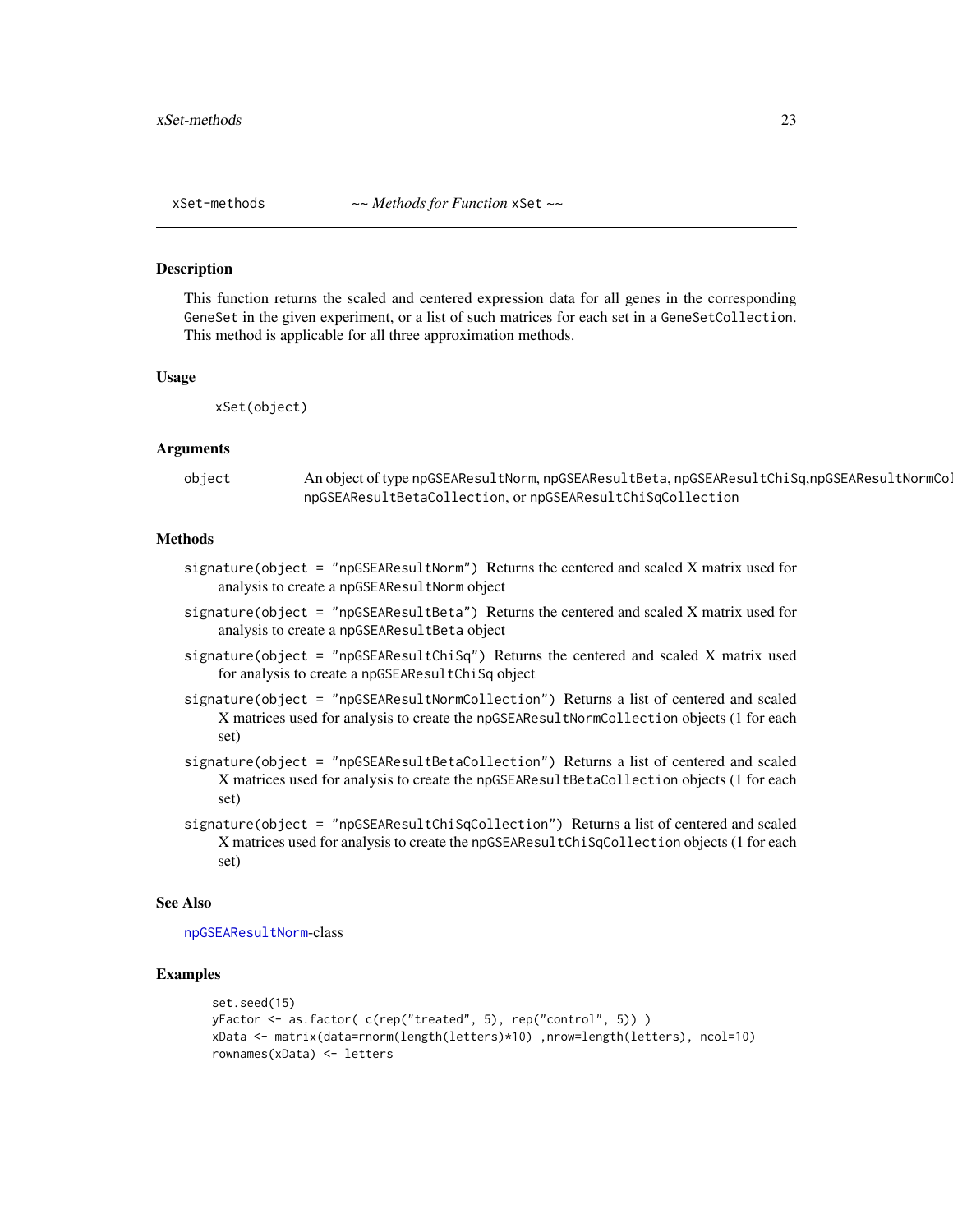```
geneSetABC15 <- GeneSet(geneIds=letters[1:15], setName="setABC15")
res <- npGSEA(x = xData, y = yFactor, set = geneSetABC15)
head( xSet(res) )
```
zStat-methods *~~ Methods for Function* zStat *~~*

#### **Description**

This function returns the Z-statistic (which is compared to a reference standard normal distribution) for the normal approximation of npGSEA for a corresponding GeneSet or a list of these statistics for a GeneSetCollection. This method is applicable for only the normal approximation method.

#### Usage

zStat(object)

## Arguments

object An object of type npGSEAResultNorm or npGSEAResultNormCollection

## Methods

signature(object = "npGSEAResultNorm") Returns the Z-statistic for a npGSEAResultNorm object

signature(object = "npGSEAResultNormCollection") Returns a list of the Z- statistics for a npGSEAResultNormCollection objects (1 for each set)

## Author(s)

Jessica L. Larson

## See Also

[npGSEAResultNorm](#page-14-1)-class

```
set.seed(15)
yFactor <- as.factor( c(rep("treated", 5), rep("control", 5)) )
xData <- matrix(data=rnorm(length(letters)*10) ,nrow=length(letters), ncol=10)
rownames(xData) <- letters
geneSetABC15 <- GeneSet(geneIds=letters[1:15], setName="setABC15")
res <- npGSEA(x = xData, y = yFactor, set = geneSetABC15, approx= "norm")
zStat(res)
```
<span id="page-23-0"></span>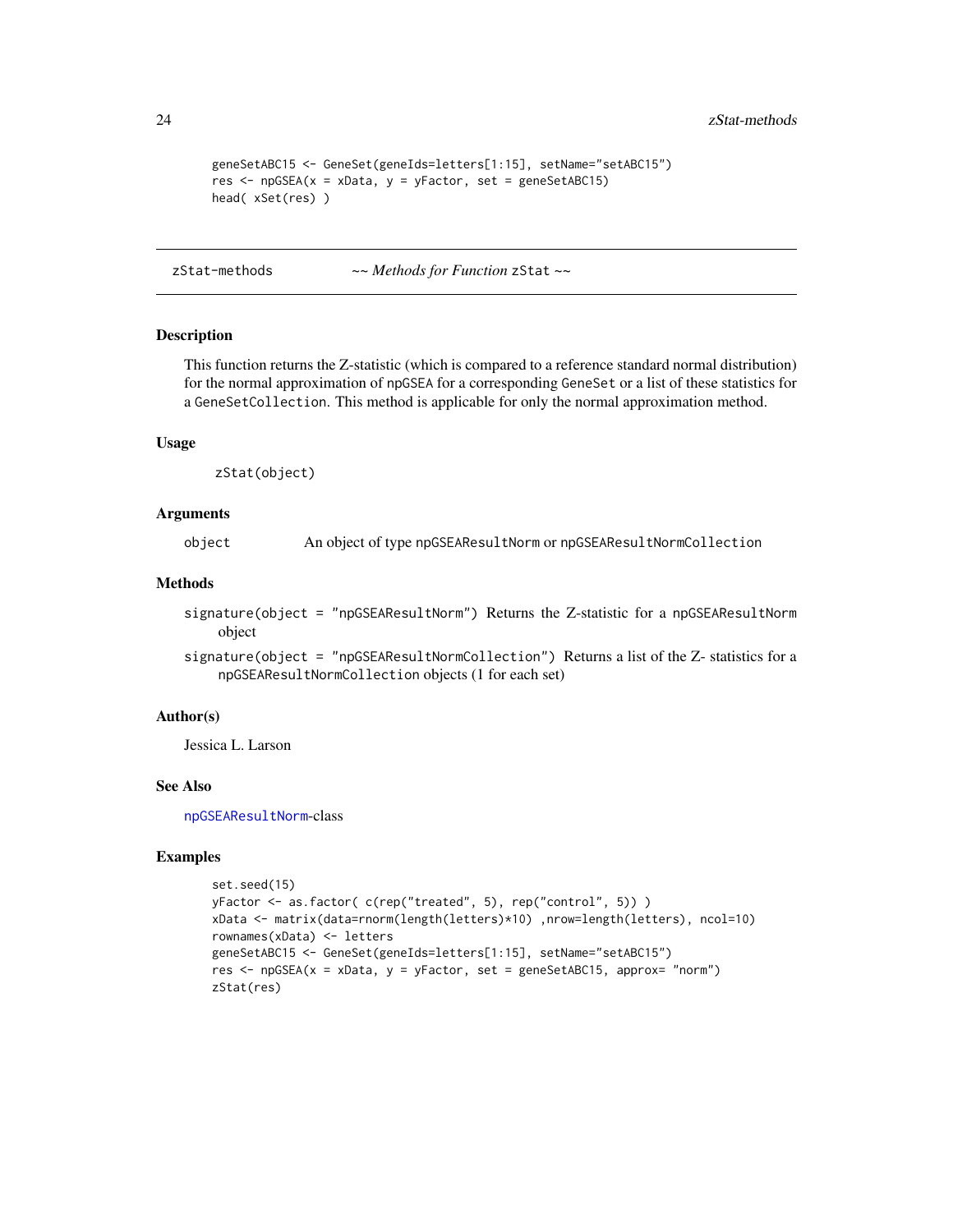# <span id="page-24-0"></span>**Index**

∗Topic classes npGSEAResultBeta-class, [12](#page-11-0) npGSEAResultBetaCollection-class, [13](#page-12-0) npGSEAResultChiSq-class, [13](#page-12-0) npGSEAResultChiSqCollection-class, [14](#page-13-0) npGSEAResultNorm-class, [15](#page-14-0) npGSEAResultNormCollection-class, [16](#page-15-0) ∗Topic methods alphaValue-methods, [2](#page-1-0) betaHats-methods, [3](#page-2-0) betaStat-methods, [4](#page-3-0) betaValue-methods, [5](#page-4-0) chiSqStat-methods, [6](#page-5-0) DF-methods, [7](#page-6-0) geneSetName-methods, [8](#page-7-0) npGSEAPlot-methods, [11](#page-10-0) pLeft-methods, [16](#page-15-0) pRight-methods, [17](#page-16-0) pTwoSided-methods, [18](#page-17-0) pValues-methods, [19](#page-18-0) sigmaSq-methods, [20](#page-19-0) stat-methods, [21](#page-20-0) summary-methods, [22](#page-21-0) xSet-methods, [23](#page-22-0) zStat-methods, [24](#page-23-0) alphaValue *(*alphaValue-methods*)*, [2](#page-1-0) alphaValue,npGSEAResultBeta-method *(*alphaValue-methods*)*, [2](#page-1-0) alphaValue,npGSEAResultBetaCollection-method DF,npGSEAResultChiSq-method *(*alphaValue-methods*)*, [2](#page-1-0) alphaValue-methods, [2](#page-1-0)

betaHats *(*betaHats-methods*)*, [3](#page-2-0) betaHats,npGSEAResultBeta-method *(*betaHats-methods*)*, [3](#page-2-0)

betaHats,npGSEAResultBetaCollection-method *(*betaHats-methods*)*, [3](#page-2-0) betaHats,npGSEAResultChiSq-method *(*betaHats-methods*)*, [3](#page-2-0) betaHats,npGSEAResultChiSqCollection-method *(*betaHats-methods*)*, [3](#page-2-0) betaHats,npGSEAResultNorm-method *(*betaHats-methods*)*, [3](#page-2-0) betaHats,npGSEAResultNormCollection-method *(*betaHats-methods*)*, [3](#page-2-0) betaHats-methods, [3](#page-2-0) betaStat *(*betaStat-methods*)*, [4](#page-3-0) betaStat,npGSEAResultBeta-method *(*betaStat-methods*)*, [4](#page-3-0) betaStat,npGSEAResultBetaCollection-method *(*betaStat-methods*)*, [4](#page-3-0) betaStat-methods, [4](#page-3-0) betaValue *(*betaValue-methods*)*, [5](#page-4-0) betaValue,npGSEAResultBeta-method *(*betaValue-methods*)*, [5](#page-4-0) betaValue,npGSEAResultBetaCollection-method *(*betaValue-methods*)*, [5](#page-4-0) betaValue-methods, [5](#page-4-0)

```
chiSqStat (chiSqStat-methods), 6
chiSqStat,npGSEAResultChiSq-method
        (chiSqStat-methods), 6
chiSqStat,npGSEAResultChiSqCollection-method
        (chiSqStat-methods), 6
chiSqStat-methods, 6
```
*(*DF-methods*)*, [7](#page-6-0) DF,npGSEAResultChiSqCollection-method *(*DF-methods*)*, [7](#page-6-0) DF-methods, [7](#page-6-0)

DF *(*DF-methods*)*, [7](#page-6-0)

geneSetName *(*geneSetName-methods*)*, [8](#page-7-0)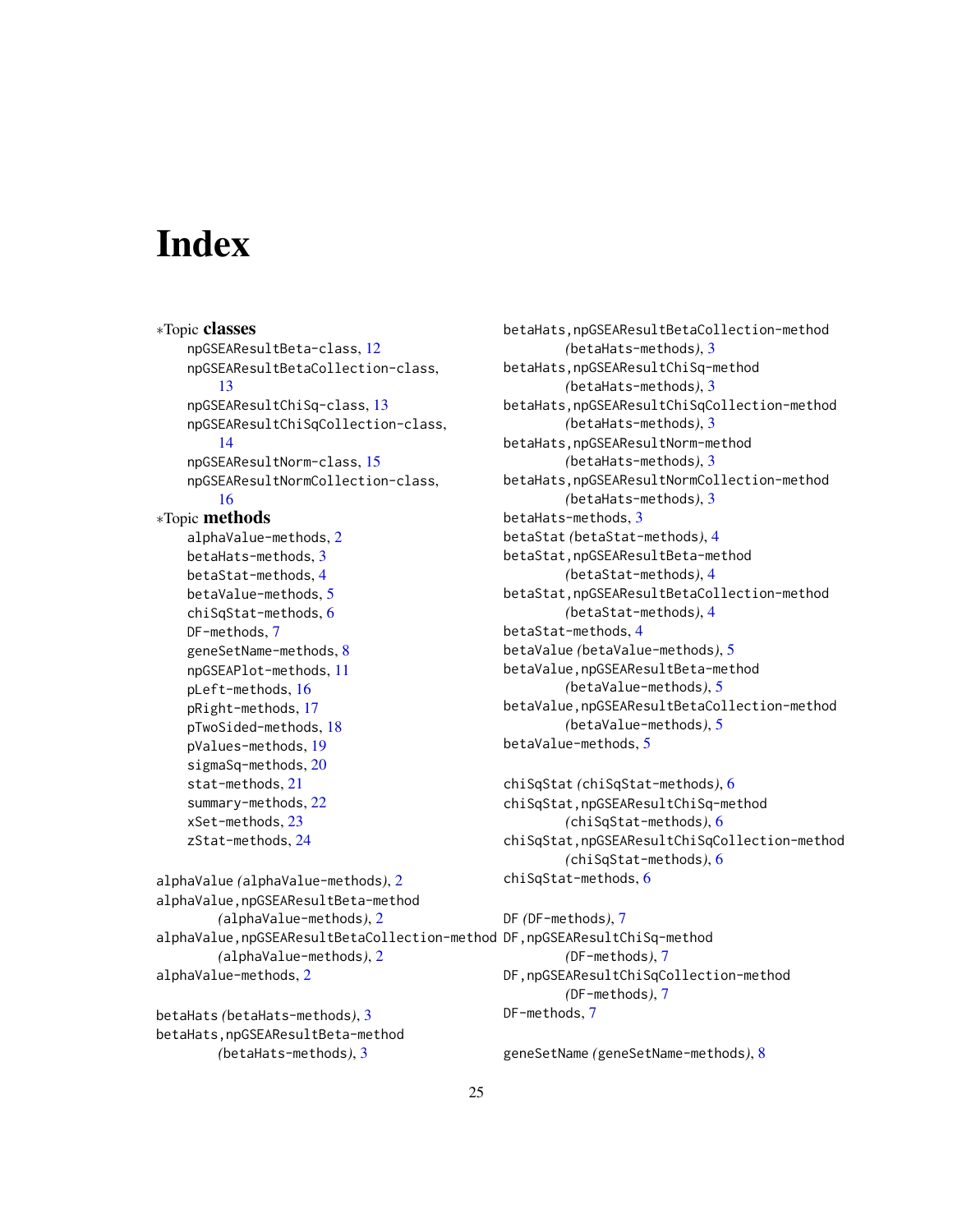```
geneSetName,npGSEAResultBeta-method
        (geneSetName-methods), 8
geneSetName,npGSEAResultBetaCollection-method
pRight,npGSEAResultBetaCollection-method
        (geneSetName-methods), 8
geneSetName,npGSEAResultChiSq-method
        (geneSetName-methods), 8
geneSetName,npGSEAResultChiSqCollection-method
pRight,npGSEAResultNormCollection-method
        (geneSetName-methods), 8
geneSetName,npGSEAResultNorm-method
        (geneSetName-methods), 8
geneSetName,npGSEAResultNormCollection-method<code>pTwoSided,npGSEAResultBeta-method</code>
        (geneSetName-methods), 8
geneSetName-methods, 8
getIncidence, 9
npGSEA, 10
npGSEAPlot (npGSEAPlot-methods), 11
npGSEAPlot,npGSEAResultBeta-method
        (npGSEAPlot-methods), 11
npGSEAPlot,npGSEAResultChiSq-method
        (npGSEAPlot-methods), 11
npGSEAPlot,npGSEAResultNorm-method
        (npGSEAPlot-methods), 11
npGSEAPlot-methods, 11
npGSEAResultBeta, 3, 5, 6
npGSEAResultBeta-class, 12
npGSEAResultBetaCollection-class, 13
npGSEAResultChiSq, 6, 7, 15
npGSEAResultChiSq-class, 13
npGSEAResultChiSqCollection, 16
npGSEAResultChiSqCollection-class, 14
npGSEAResultNorm, 4, 8, 11, 12, 14, 17–19,
        21–24
npGSEAResultNorm-class, 15
npGSEAResultNormCollection, 13, 14
npGSEAResultNormCollection-class, 16
pLeft (pLeft-methods), 16
pLeft,npGSEAResultBeta-method
        (pLeft-methods), 16
pLeft,npGSEAResultBetaCollection-method
        (pLeft-methods), 16
pLeft,npGSEAResultNorm-method
        (pLeft-methods), 16
pLeft,npGSEAResultNormCollection-method
        (pLeft-methods), 16
pLeft-methods, 16
                                               pRight,npGSEAResultBeta-method
                                                       (pRight-methods), 17
                                                       (pRight-methods), 17
                                               pRight,npGSEAResultNorm-method
                                                       (pRight-methods), 17
                                                       (pRight-methods), 17
                                               pRight-methods, 17
                                               pTwoSided (pTwoSided-methods), 18
                                                       (pTwoSided-methods), 18
                                               pTwoSided,npGSEAResultBetaCollection-method
                                                       (pTwoSided-methods), 18
                                               pTwoSided,npGSEAResultChiSq-method
                                                       (pTwoSided-methods), 18
                                               pTwoSided,npGSEAResultChiSqCollection-method
                                                       (pTwoSided-methods), 18
                                               pTwoSided,npGSEAResultNorm-method
                                                       (pTwoSided-methods), 18
                                               pTwoSided,npGSEAResultNormCollection-method
                                                       (pTwoSided-methods), 18
                                               pTwoSided-methods, 18
                                               pValues (pValues-methods), 19
                                               pValues,npGSEAResultBeta-method
                                                       (pValues-methods), 19
                                               pValues,npGSEAResultChiSq-method
                                                       (pValues-methods), 19
                                               pValues,npGSEAResultNorm-method
                                                       (pValues-methods), 19
                                               pValues-methods, 19
                                               show (summary-methods), 22
                                               show,npGSEAResultBeta-method
                                                       (summary-methods), 22
                                               show,npGSEAResultChiSq-method
                                                       (summary-methods), 22
                                               show,npGSEAResultNorm-method
                                                       (summary-methods), 22
                                               show-methods (summary-methods), 22
                                               sigmaSq (sigmaSq-methods), 20
                                               sigmaSq,npGSEAResultBeta-method
                                                       (sigmaSq-methods), 20
                                               sigmaSq,npGSEAResultBetaCollection-method
                                                       (sigmaSq-methods), 20
                                               sigmaSq,npGSEAResultChiSq-method
                                                       (sigmaSq-methods), 20
                                               sigmaSq,npGSEAResultChiSqCollection-method
```
*(*sigmaSq-methods*)*, [20](#page-19-0)

```
pRight (pRight-methods), 17
```